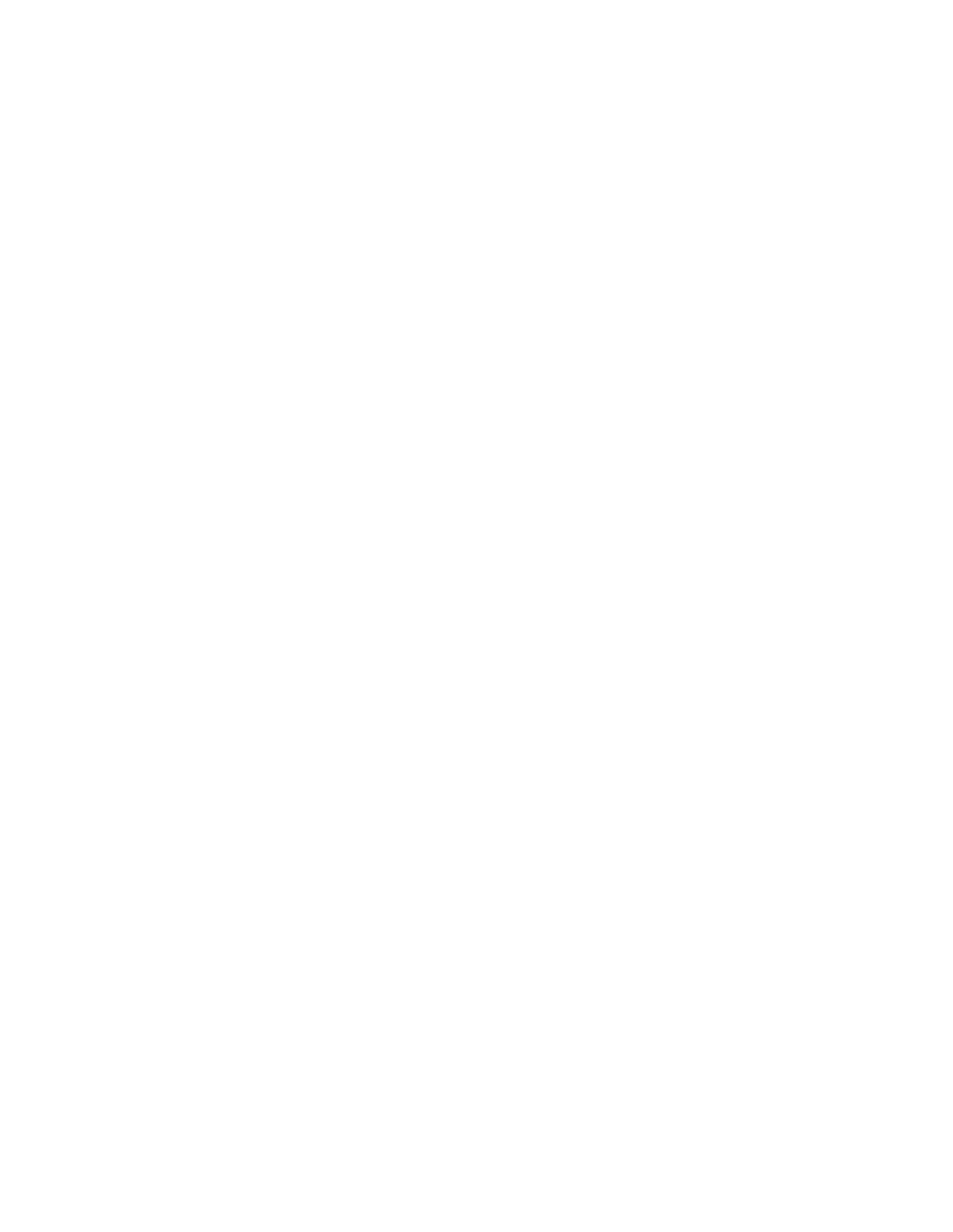### Acknowledgments

This study was conducted for the Federal Highway Administration (FHWA) and American Association of State Highway and Transportation Officials (AASHTO), with funding provided through the National Cooperative Highway Research Program (NCHRP) Project 20-24 (Task 100), State DOT CEO Leadership Forum – A Focus on Transportation Futures. The NCHRP is supported by annual voluntary contributions from the state Departments of Transportation. Project 20-24 is intended to fund quick response studies on behalf of AASHTO Leadership. The report was prepared by Erin Flanigan, Jason Bittner, Lance Neumann, Vassili Alexiadis, Robert Campbell, and Mark Jensen of Cambridge Systematics, Inc., with Texas A&M Transportation Institute. The work was guided by a technical working group. The project was managed by Andrew C. Lemer, NCHRP Senior Program Officer.

NCHRP Working Group for Project 20-24(100), FY 2015 State DOT CEO Leadership Forum – A Focus on Transportation Futures

#### Panel Members **FHWA Liaison**

Mr. Carlos Braceras, P.E. Mr. Robert Arnold Mr. Christopher Clement Mr. John S. Halikowski Mr. Donald Hunt AASHTO Liaisons Mr. Michael P. Lewis Mr. Jim Wright Mr. David Nichols **Mr. Gummada Murthy** Mr. Paul Trombino III

#### NCHRP Staff

Mr. Andrew C. Lemer, Ph.D.

Mr. Aubrey Layne, Jr. Mr. Mr. Frederick "Bud" Wright

### Disclaimer

The opinions and conclusions expressed or implied are those of the research agency that performed the research and are not necessarily those of the Transportation Research Board or its sponsoring agencies. This report has not been reviewed or accepted by the Transportation Research Board Executive Committee or the Governing Board of the National Research Council.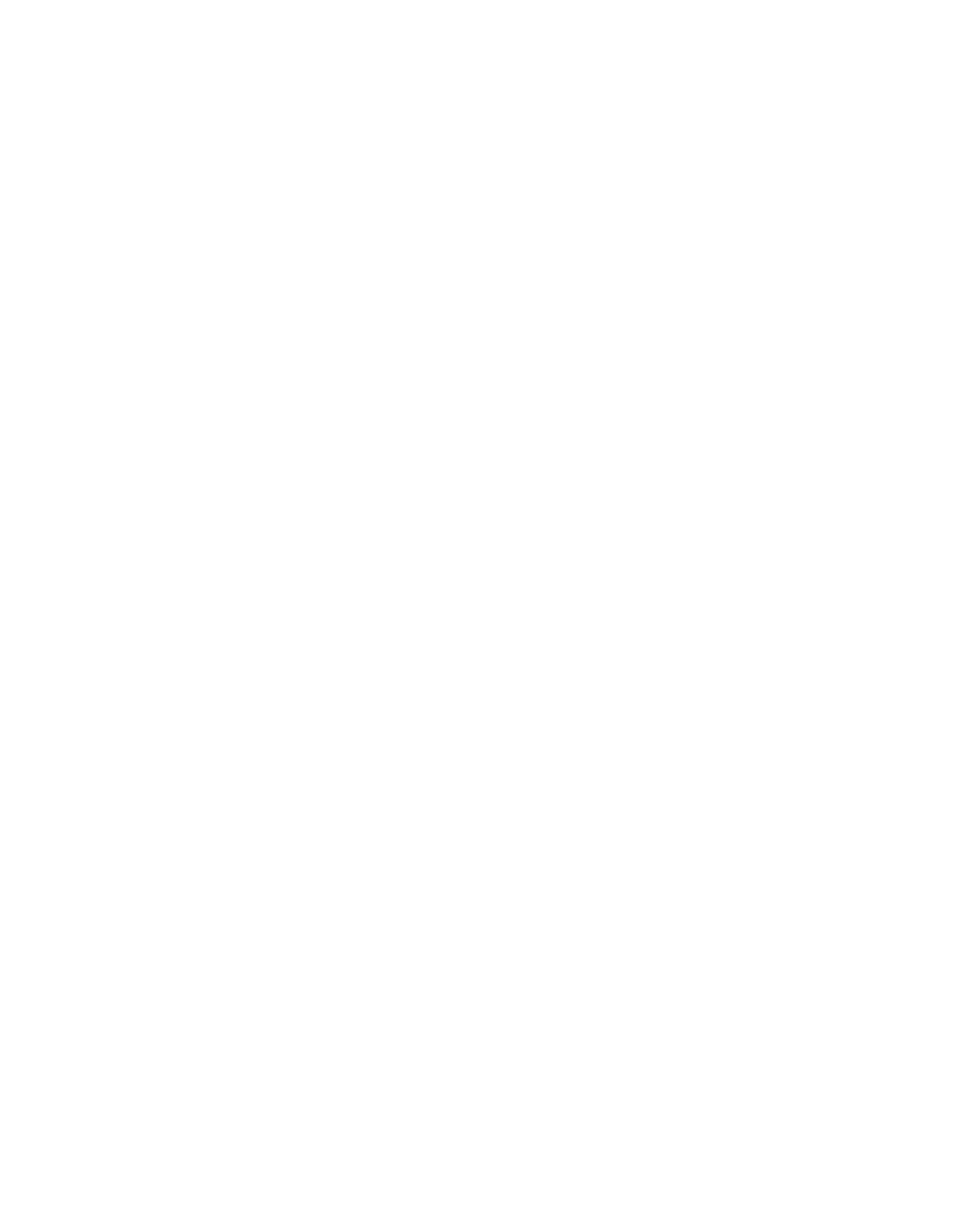### Table of Contents

| 2.0 |     |                                                           |
|-----|-----|-----------------------------------------------------------|
|     | 2.1 |                                                           |
|     | 2.2 |                                                           |
|     | 2.3 |                                                           |
|     | 2.4 | Active Transportation and Demand Management Strategies  8 |
|     |     |                                                           |
|     | 3.1 |                                                           |
|     | 3.2 |                                                           |
|     |     |                                                           |
|     | 4.1 |                                                           |
|     | 4.2 |                                                           |
|     |     |                                                           |
|     | 5.1 |                                                           |
|     |     |                                                           |
|     |     |                                                           |
|     |     |                                                           |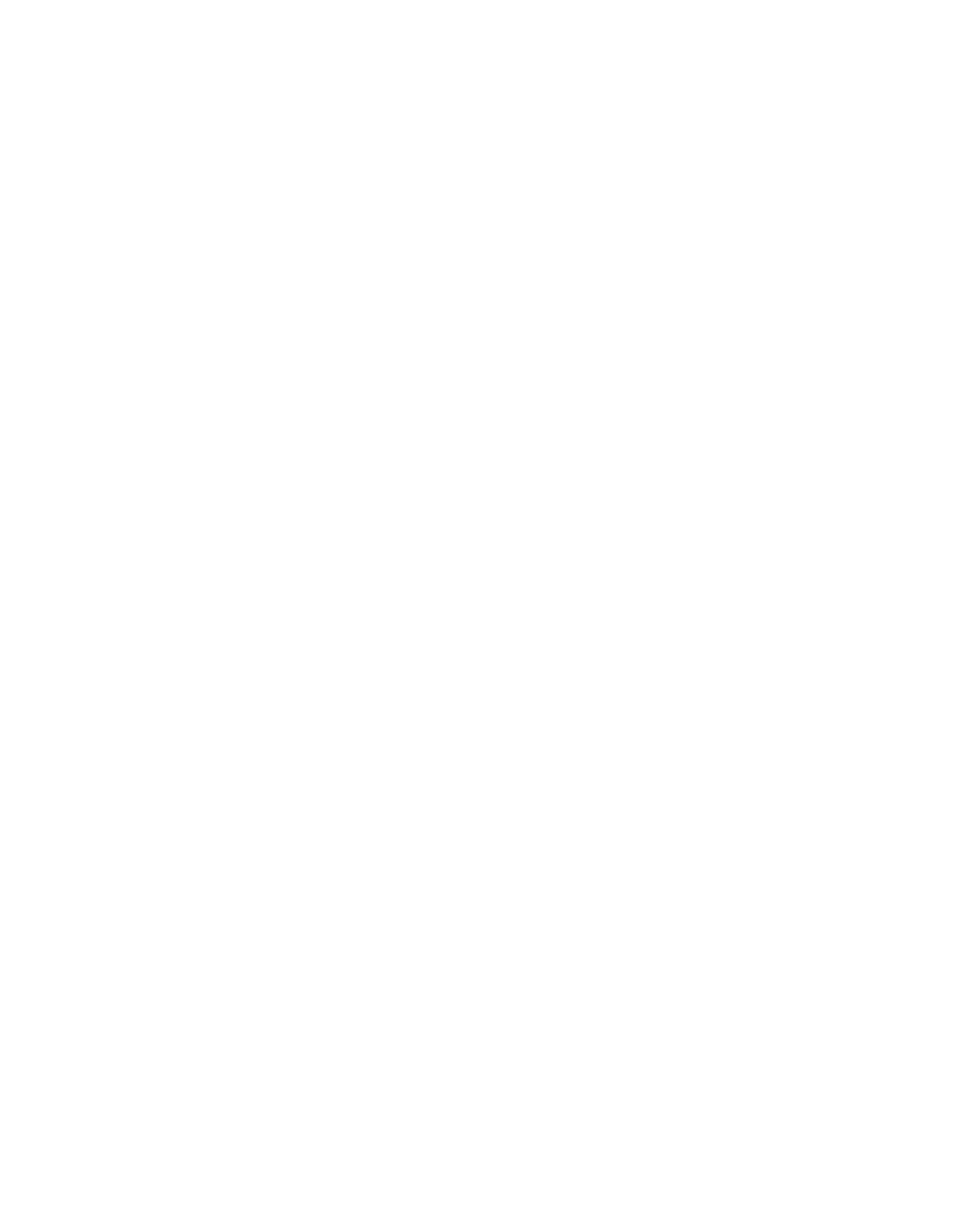### List of Tables

| Table 1. | Potential V2I Near-Term Applications for State DOTs and Other Agencies 4 |
|----------|--------------------------------------------------------------------------|
| Table 2. |                                                                          |

### List of Figures

| Figure 1. |  |
|-----------|--|
| Figure 2. |  |
| Figure 3. |  |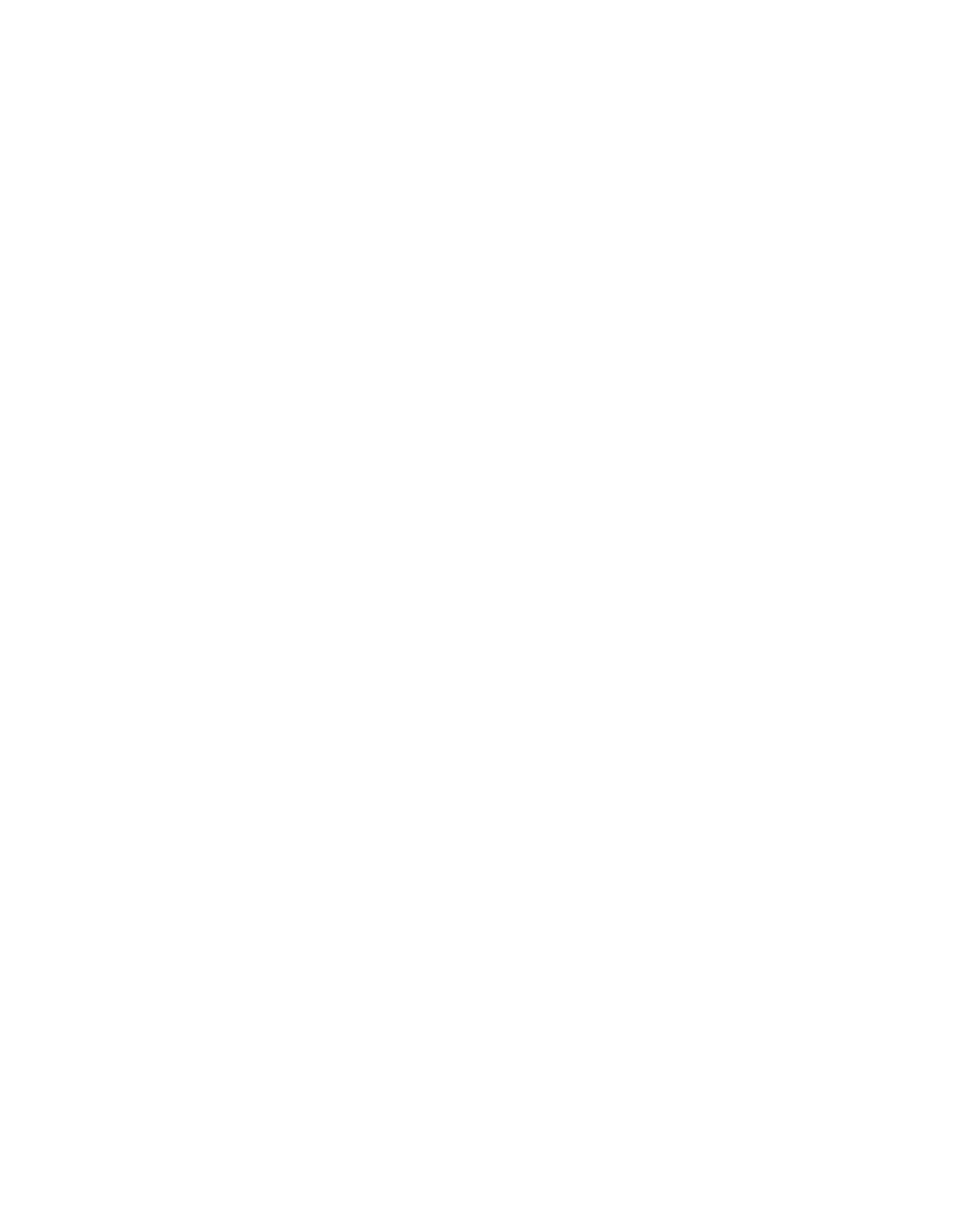### Executive Summary

State Departments of Transportation (DOT) are evolving as Connected Vehicles (CV) and roadside infrastructure to support advanced technologies become more common and enter the market. State DOTs will need to adapt their policies and processes for how the transportation network is planned, designed, and managed. Managers also will need to rethink issues associated with the size of their workforce and the skill sets of DOT employees to meet the needs of the future transportation system. The technologies deployed over these past decades in Intelligent Transportation Systems (ITS) and in the many Transportation Management Centers (TMC) across the nation, together with the operational strategies implemented by the state DOTs in managing their systems, are maturing and there are constant challenges in keeping up with aging and advancing technology. In parallel to these existing systems, industry – auto manufacturers and transportation service providers – also are advancing CV concepts at a quick pace to allow for connected vehicles and supporting systems to be available to the traveling public soon. Today's state DOT Chief Executive Officers (CEOs) are at a point where their leadership will enable lasting change to occur within their agencies, helping CV to become a reality. Issues associated with incorporating the connected vehicle into existing planning processes, preparing for legislators' queries, considering needed policy directions, preparing a workforce equipped with the knowledge and skills to support this future network, and ultimately providing the traveling public with the expected levels of service all must be addressed by today's CEO.

Hosted by the American Association of State Highway and Transportation Officials (AASHTO), a group of CEOs attended the ITS World Congress in Detroit, Michigan to explore the future of transportation. After nearly a week's worth of exploring the latest technology exhibits, technical sessions, and demonstrations, this group came together for a workshop to discuss the issues and challenges posed by emerging CV technologies and the actions they believe are necessary to prepare for a more connected transportation system. While the CEOs recognized that there are many uncertainties associated with CV deployment, the discussion focused on the potential implications of partial or full deployment of connected vehicles within their states. Action steps included activities that might be undertaken AASHTO, FHWA, and a broader CV coalition as well as individual states.

Five central themes emerged in the discussion of issues and challenges:

- Competing priorities related to funding, modes, and other core issues will need to be addressed.
- CV potentially has large implications for infrastructure design, so there is a need for guidance on how and when DOTs should make changes in infrastructure to accommodate CVs.
- Data collection, usage, and governance will dominate CV implementation. DOTs will need to explore opportunities to use private sector data in actively managing traffic and to share data on network characteristics.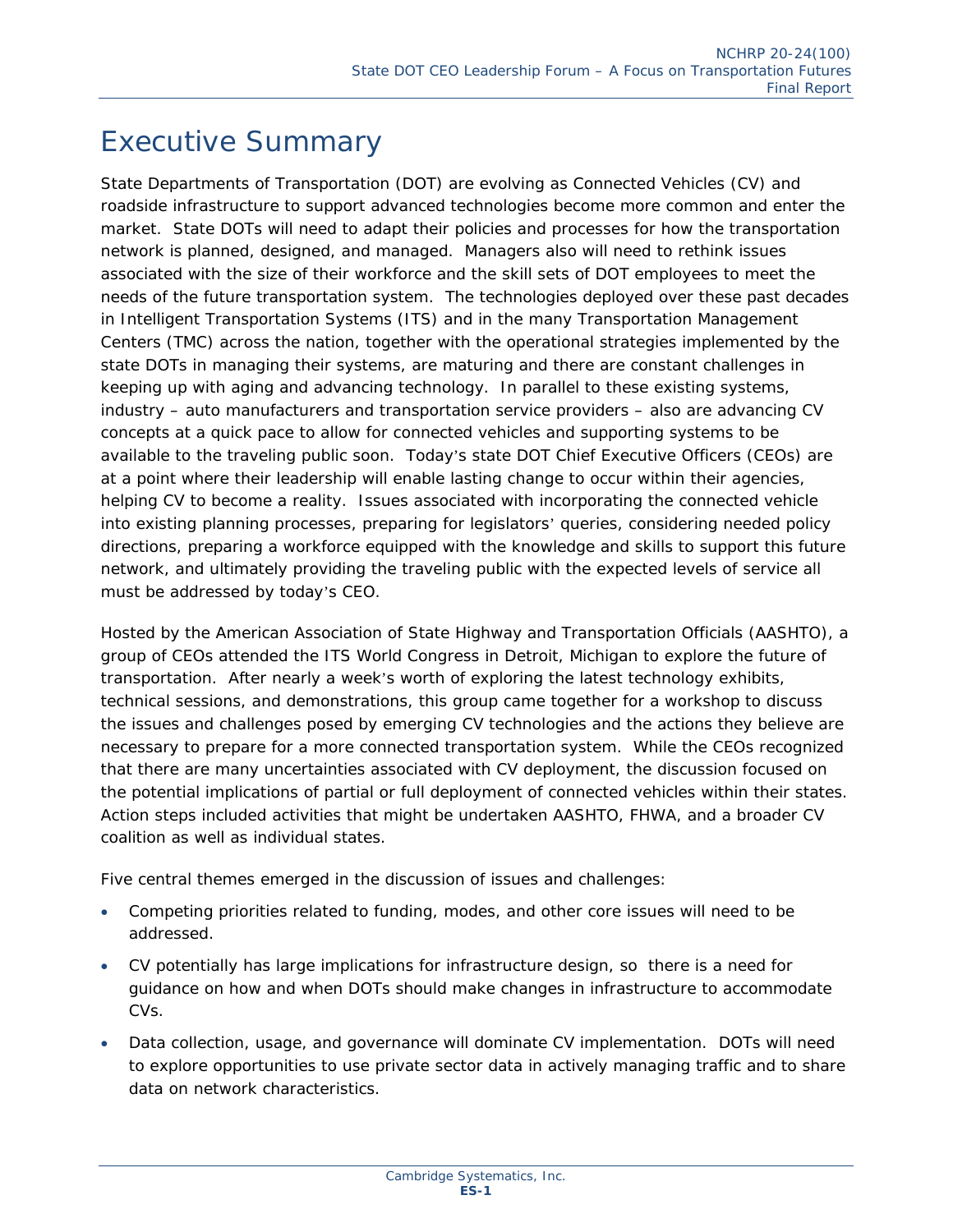- Mobility and safety must be balanced with security and privacy concerns.
- Innovation is occurring rapidly, creating workforce challenges.

Actions the CEOs thought would be meaningful also were addressed at the workshop. Important actions included the following:

- The future of CV has unlimited potential and DOTs will not do it all. *CEOs should*  **establish the vision and set goals for CV.** DOTs are in the position to challenge industry to help them get to that future state. The overall CV approach and funding questions require analysis.
- Achieving consensus-driven vehicle-to-infrastructure (V2I) policy statements and getting supportive language in any new transportation bill to move CV forward is essential to *securing financial support* for State DOTs.
- DOTs investing in CV must *engage with the V2I Deployment Coalition* (V2I DC).
- States will need to *define a data strategy* that addresses what data are needed, how it will be obtained, and which entities are responsible for its collection. They also must determine how to provide guidance regarding data sharing and how to address strategies for accommodating the large volume of data within the DOT that is associated with CV, Active Transportation and Demand Management (ATDM), and Vehicle Automation (AV).
- The freight industry is well aligned to show early CV successes. DOTs should *watch the freight industry for early CV wins* and success stories.
- Departments of Motor Vehicles (DMV) will become active partners as CV enters the mainstream. DOT leadership should *engage their Departments of Motor Vehicles*  early in the CV planning process.
- Legislators may inadvertently stifle innovation if they impose overly restrictive laws and regulations on CV. CEOs might minimize this risk by communicating that the *DOTs are not interested in legislating CV at the present time*, but would like to be engaged when and if legislators begin to discuss CV.
- State DOTs will act as incubators, but at the same time should not go at it alone. There is great value in *learning from Lead States*.
- The State DOT workforce will change in order to adapt to advancing CV technology and data systems. As these changes occur, each DOT will need to *adapt its understanding of and approach to DOT staff development*.

This report captures the impressions that this group of CEOs formed while attending the ITS World Congress. It is understood, however, that AASHTO and others must engage all the states in a discussion of the potential implications of connected vehicle technology.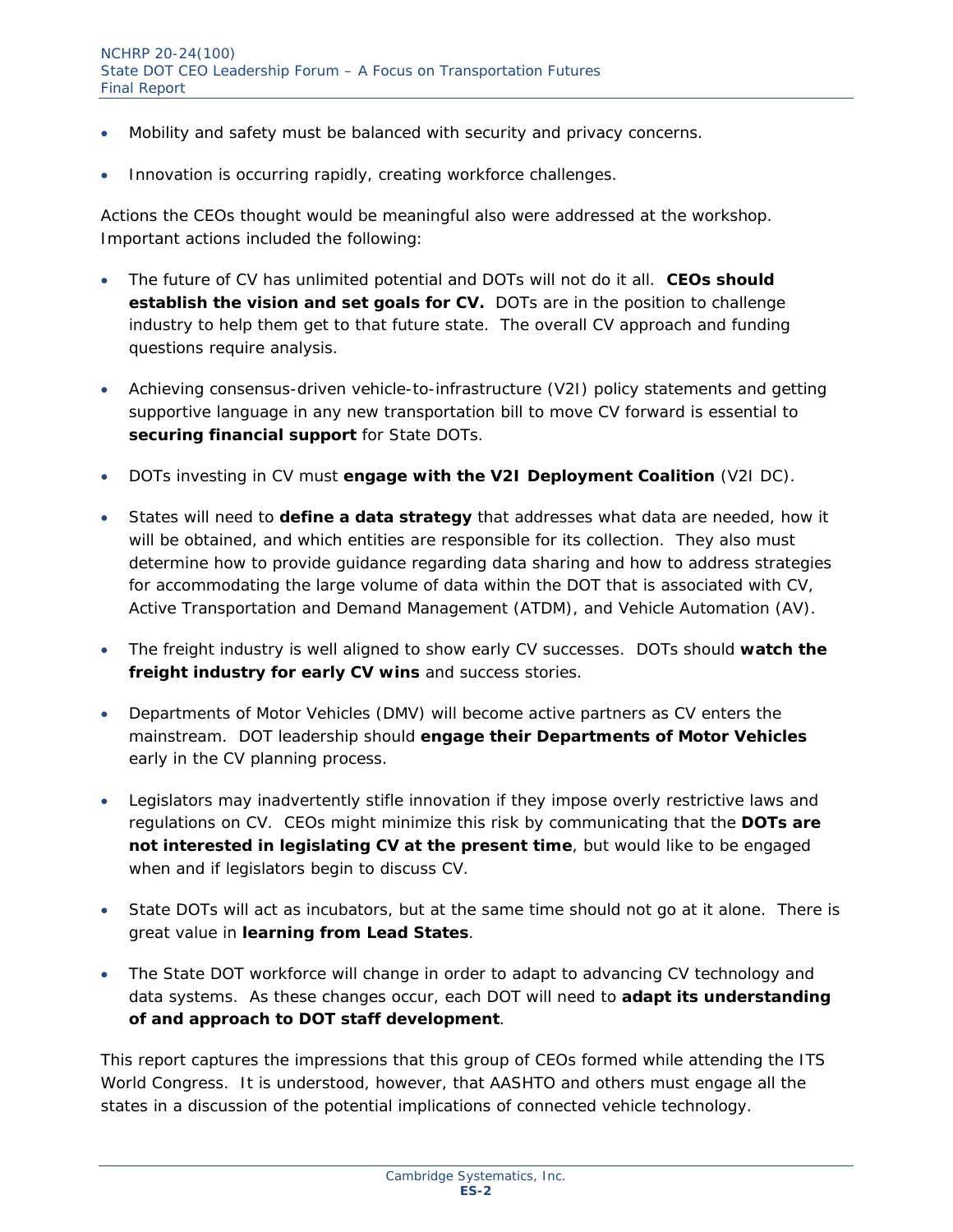### 1.0 Introduction

The Intelligent Transport Systems (ITS) World Congress comes to North America once every three years, and to the U.S. even less frequently. The 2014 Congress was located in the American hub of auto manufacturing, Detroit, Michigan, and the timing aligned with several transformational activities in the transportation industry. Communication and sensing systems are enabling the creation of an integrated system as our roadways and vehicles become smarter. These connected vehicles (CV), once only a transportation research concept, are now a reality. Research at the state and federal levels is providing for rapid advancement that defines connected vehicle concepts for state Departments of Transportation (DOT) and other transportation owners and operators.

The Federal Highway Administration (FHWA), American Association of State Highway and Transportation Officials (AASHTO), and Transportation Research Board (TRB) invited State Transportation Chief Executive Officers (CEO) to attend the Congress, hear from global leaders, explore vendor products and exhibits, experience the latest technologies, and engage in technical discussions. The intent was to engage these leaders and help them understand the issues that today's CEO must consider in order to prepare for the coming CV environment. This initiative also included a workshop at the Congress to hear from CEOs about their experiences, capture their insights, and document the fresh thinking and potential development paths affecting the future of transportation given the exciting advancements being showcased in Detroit.

The objective of this report is to capture the issues, challenges, and proposed actions CEOs must consider in the short term and beyond. This report provides results of the workshop that will help inform the leaders of AASHTO, FHWA, and others as they prepare for a CV environment in the short term and help them set priorities to support DOTs in this effort. This report also will serve as a resource as the industry moves from research to deployment.

### 2.0 Advancing Technologies within State DOTs

Active traffic management (ATM) systems reduce or mitigate traffic congestion in urban environments by improving the efficiency of existing infrastructure systems. ATM can incorporate a wide range of ITS equipment, including sensors, communications devices, interlinked controllers and signs, and data-processing technologies. This area also is often referred to as Active Transportation and Demand Management (ATDM).

The next wave of vehicle innovation will come in the form of Connected Vehicles – first connected to each other (Vehicle-to-Vehicle; V2V), then to roadway and infrastructure devices (Vehicle-to-Infrastructure; V2I), then to other road users such as pedestrians (V2P), motorcyclists (V2M), and bicyclists (V2B). (Communication with these other road users is often referred to by the term V2X.) Connection is the key enabler of automated vehicle technology and offers the potential for truly integrated system management (vehicles, infrastructure, and operations). Collectively, these technologies represent the future of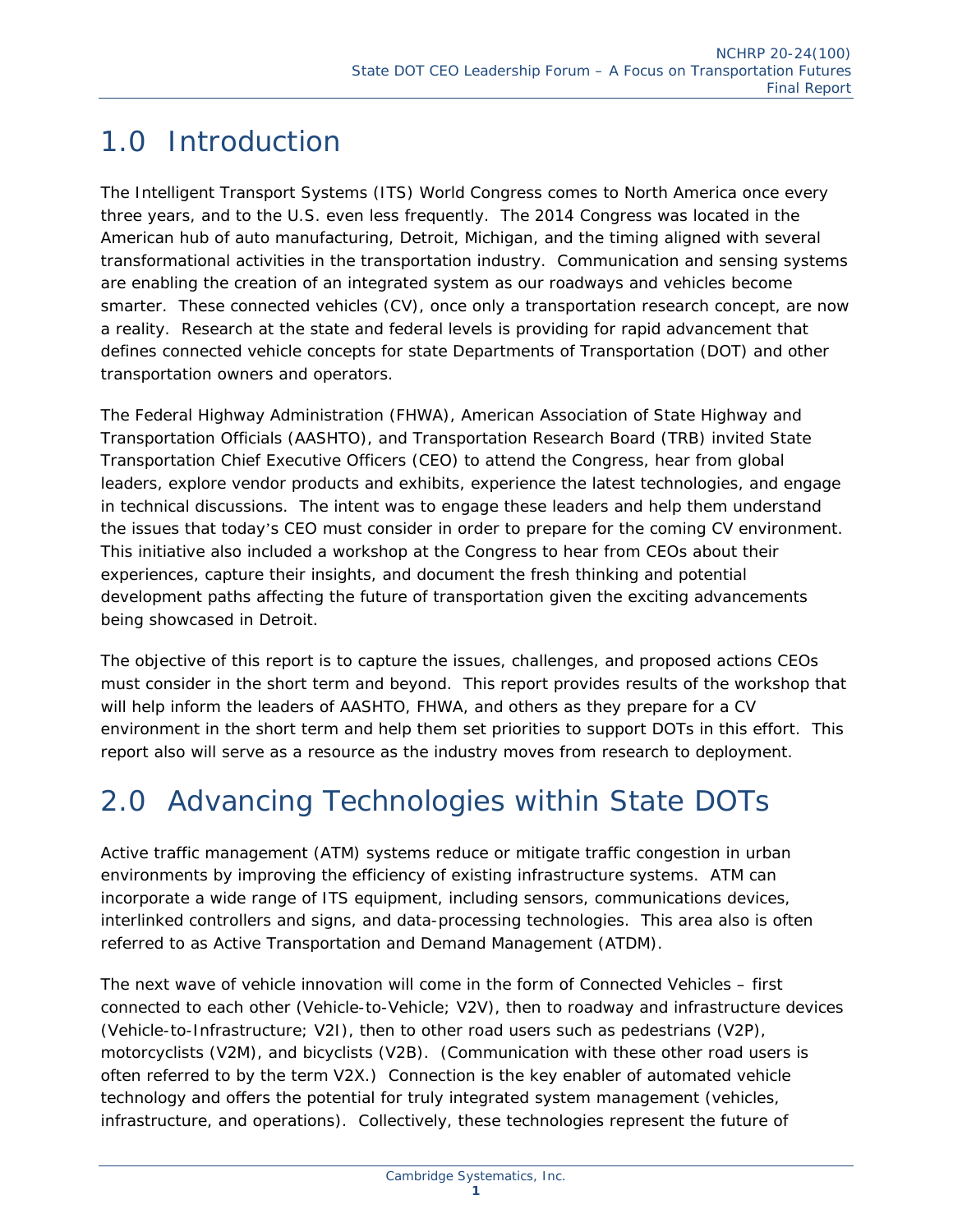transportation and have the potential to provide significant improvements in safety, mobility, and energy use in transportation. Ultimately, CV technologies could result in the transformation of our transportation systems through the use of vehicle automation technologies. These technologies could provide for safer transportation while greatly increasing the throughput capacity of existing roads and infrastructure.

CV technologies aim to enable safe, interoperable, networked, and wireless communications among vehicles, the infrastructure, and passengers' personal communications devices, with the goal of improving the safety and mobility of the traveling public, enhancing commerce, and improving the environment. CV technologies focus on V2V and V2I systems. The U.S. DOT's vision<sup>1</sup> for connected vehicle technologies is to transform surface transportation systems to create a future in which the following developments occur:

- Highway crashes and their tragic consequences are significantly reduced.
- Traffic managers have data to accurately assess transportation system performance and actively manage the system in real time for optimal performance.
- Travelers have continual access to accurate travel-time information to help choose among mode, route, and other options, as well as to evaluate the potential environmental impacts of their choices.
- Vehicles can talk to traffic signals to eliminate unnecessary stops and help drivers operate vehicles for optimal fuel efficiency.

AASHTO identified the World Congress in Detroit as an excellent venue to accomplish the following:

- Educate state DOT representatives and other officials about the current state of CV programs, technologies, and Original Equipment Manufacturer (OEM) developments;
- Promote engagement of state transportation officials with connected vehicle stakeholders including U.S. DOT, OEM vendors, academicians, and presenters; and
- Promote discussions about the future of CV developments, with a specific focus on the technology and policy issues most relevant to DOTs and regional transportation agencies.

The ITS World Congress shined a spotlight on the potential of a connected transportation environment and revealed the likelihood that some deployment activities will occur in the short term. Fully connected systems will take many years to materialize based on the needs of the individual states, the traveling public, and ultimately a national system. The following four subsections provide an overview of core CV areas that will be of importance to transportation officials: V2I; V2V; Vehicle Automation (AV); and ATDM.

<sup>&</sup>lt;sup>1</sup> www.its.dot.gov/connected\_vehicle/connected\_vehicles\_FAQs.htm.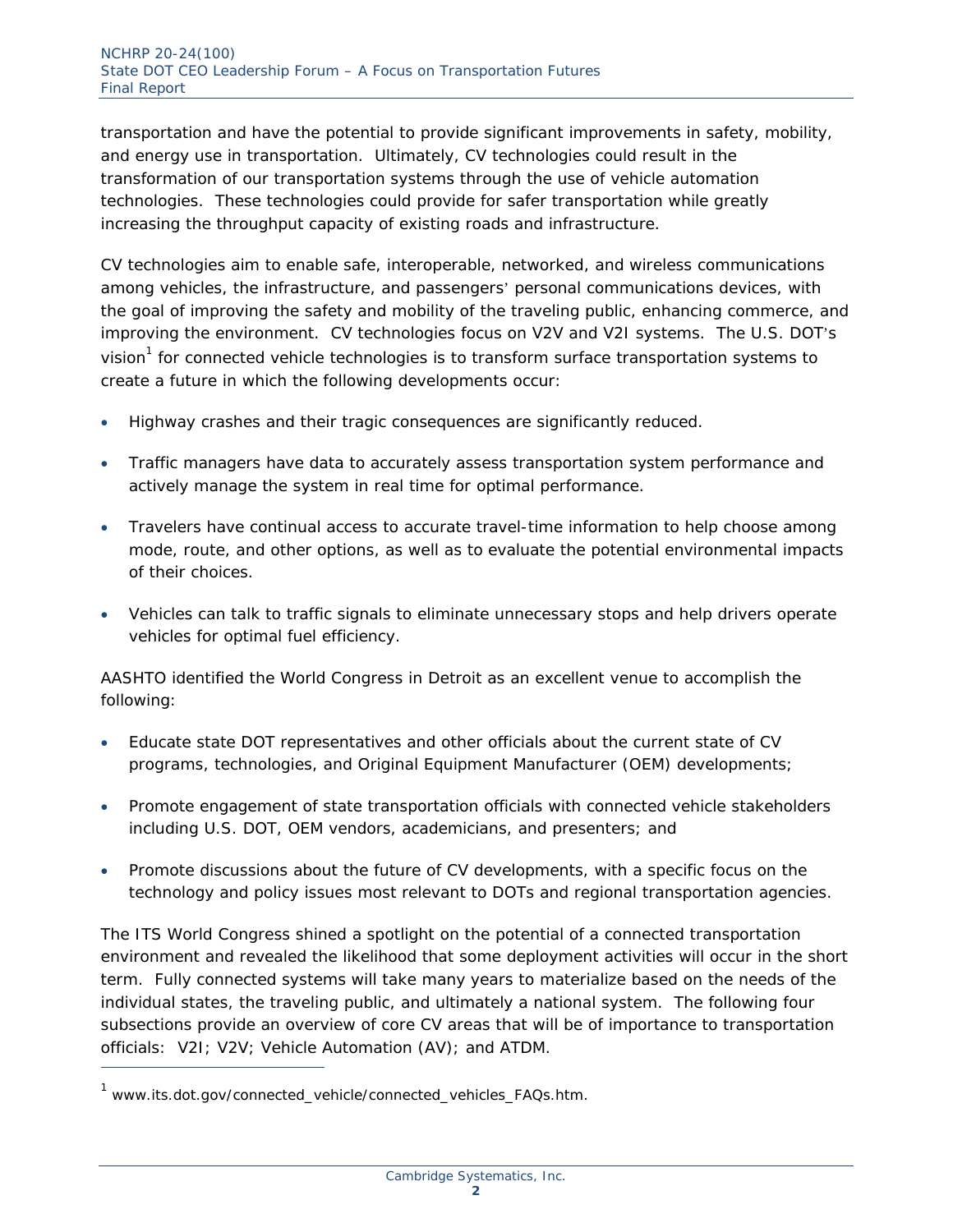#### 2.1 Vehicle to Infrastructure (V2I) Applications

AASHTO has been a partner in the Connected Vehicle initiative since 2004, working collaboratively with U.S. DOT and the automobile industry. Since DOTs design, build, and maintain most of our nation's roadway infrastructure, the AASHTO focus on CVs is primarily directed at the vehicle-to-infrastructure elements of CV technology. DOT planning and deployment of CV infrastructure, particularly if the deployed technologies focus on the Dedicated Short-Range Communications Technologies (DSRC) 5.9 GHz technologies, is expected to be a large undertaking.

The enabling technologies of V2I are the DSRC 5.9 GHz in-vehicle radio and the Roadside DSRC readers (termed "RSUs") installations. The components and high-level functionality of the DSRC 5.9 GHz technology and operational environment are presented in Figure 1. The "back office" supporting these operations will be housed at regional Travel Management Centers (TMC). Note that the DSRC 5.9 GHz in-vehicle radio is also the core enabling technology of V2V applications, as addressed in the next subsection of this document.



#### Figure 1. Overview of DSRC 5.9 GHz Technology for V2I and V2V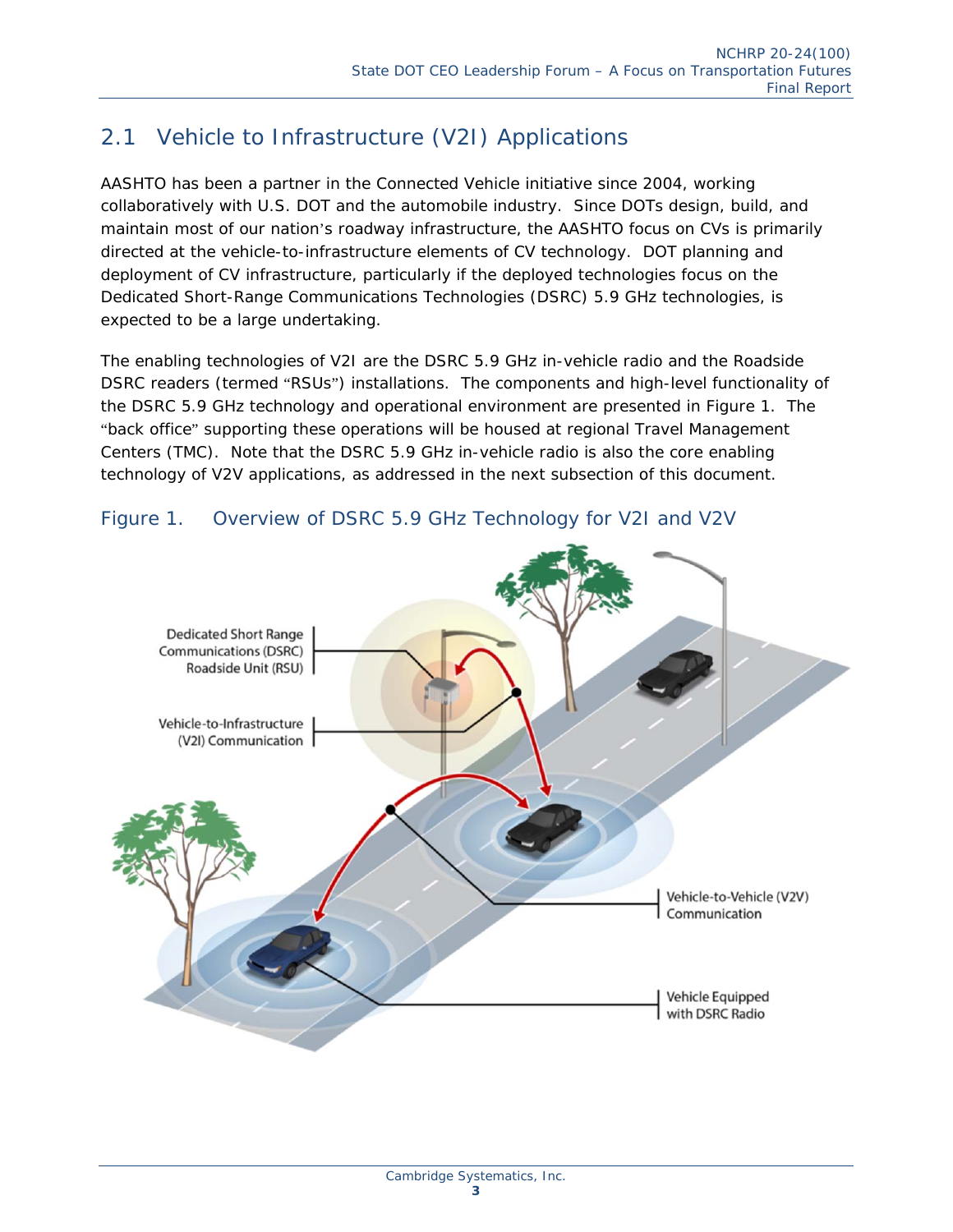AASHTO has led the way with foundational research into early deployment scenarios in the Footprint Analysis (discussed in later sections). In this research, the "infrastructure footprint" is the infrastructure needed to create a CV environment. It will generally include the following: roadside communications equipment; traffic signal controller interfaces; systems to support security credentialing; mapping and asset systems and resources; positioning services; and data servicing and processing.<sup>2</sup> Building on research by the U.S. DOT, the AASHTO Footprint Analysis has identified early applications that leverage existing ITS deployments. Examples of those early applications, referred to as launch applications by AASHTO, are shown in Table 1.

#### Table 1. Potential V2I Near-Term Applications for State DOTs and Other Agencies<sup>3</sup>

| <b>Safety Applications</b>                  | <b>Mobility Applications</b>                                                             | <b>Agency Operations</b><br>and Maintenance     |
|---------------------------------------------|------------------------------------------------------------------------------------------|-------------------------------------------------|
| Red Light Violation<br>$\bullet$<br>Warning | Motorist Advisories and Warnings<br>$\bullet$<br>(emergencies, weather, variable speeds, | <b>Enhanced Maintenance</b><br>Decision Support |
| Curve Speed Warning<br>$\bullet$            | curve speed, oversize vehicle)                                                           | Information for                                 |
| Stop Sign Gap Assist<br>$\bullet$           | Real-Time Route-Specific Weather<br>$\bullet$                                            | Maintenance and Fleet                           |
| Spot Weather Impact<br>$\bullet$<br>Warning | Information for Motorized and Nonmotorized<br><b>Vehicles</b>                            | Management Systems                              |
| Reduced Speed/Work<br>$\bullet$             | Advanced Traveler Information System<br>$\bullet$                                        |                                                 |
| Zone Warning                                | Freight Operator Real-time Information with<br>$\bullet$<br>Performance Monitoring       |                                                 |
|                                             | Transit Signal Prioritization<br>$\bullet$                                               |                                                 |
|                                             | <b>Emergency Vehicle Prioritization</b>                                                  |                                                 |

### 2.2 Vehicle to Vehicle (V2V) Applications

V2V applications involve using DSRC 5.9 GHz and global positioning system (GPS), or other wireless technologies that can allow vehicles to "talk" to each other, to enable a variety of safety, mobility, information, and, eventually, vehicle automation applications. V2V research currently is being conducted by the U.S. DOT, and development is underway in the private sector at General Motors, Nissan, BMW, Daimler, Honda, Audi, and Volvo. Working with industry, U.S. DOT may determine mandatory V2V standards for the U.S. market by 2017.

V2V also can be based on a wireless mesh network approach, in which automobiles send messages to each other about what they are doing. This data would include speed, location,

 $3$  Ibid.

<sup>2</sup> *National Connected Vehicle Field Infrastructure Footprint Analysis: Final Report Executive Summary.*  American Association of State Highway and Transportation Officials, Washington, D.C., December 2013.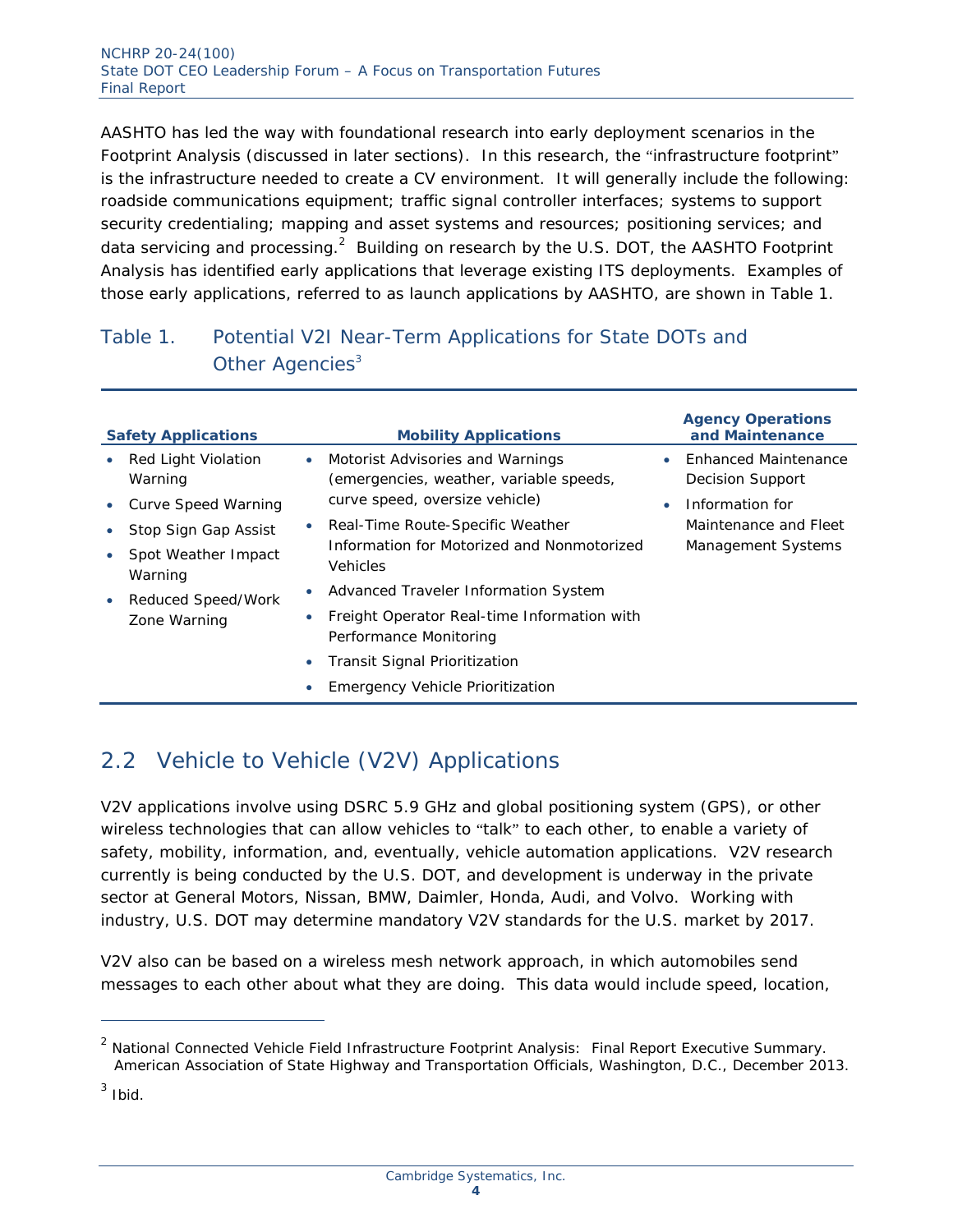and direction of travel, braking, and loss of stability. V2V allows for sensing threats and hazards with a 360 degree awareness of the position of other vehicles and the threat or hazard they present; calculating risk; issuing driver advisories or warnings; or taking preemptive actions to avoid and mitigate crashes.<sup>4</sup>

At the heart of V2V communications is an application known as the Basic Safety Message (BSM). Much of the current U.S. DOT research and testing program related to V2V has been focused on emerging safety applications. The safety vision for V2V is that eventually, each vehicle on the roadway (including automobiles, trucks, buses, motor coaches, and motorcycles) will be able to communicate with other vehicles, and this rich set of data and communications will support a new generation of active safety applications and safety systems. According to the U.S. DOT, V2V communications will enable active safety systems that can assist drivers in preventing 76 percent of the crashes on the roadway, thereby reducing fatalities and injuries that occur each year.<sup>5</sup> Examples of those early applications are shown in Table 2.

In late August 2014, the U.S. DOT and National Highway Traffic Safety Administration (NHTSA) released an advance notice of proposed rulemaking (ANPRM)<sup>6</sup> and a supporting comprehensive research report on V2V communications technology. The report includes analysis of the Department's research findings in several key areas, including technical feasibility, privacy, and security, and preliminary estimates on costs and safety benefits. The ANPRM seeks public input on these findings to support the Department's regulatory work to eventually require V2V devices in new light vehicles.

#### Table 2. Potential V2V Near-Term Applications

#### **Safety Applications**

- **Emergency Electronic Brake Lights**
- Forward Collision Warning
- Blinds Spot Warning/Lane Change Warning
- Do Not Pass Warning
- Intersection Movement Assist
- Left Turn Assist

<sup>4</sup> V2V: What are vehicle-to-vehicle communications and how do they work? By Bill Howard. February 6, 2014. http://www.extremetech.com/extreme/176093-v2v-what-are-vehicle-to-vehiclecommunications-and-how-does-it-work.

<sup>&</sup>lt;sup>5</sup> www.its.dot.gov/research/v2v.htm.

<sup>&</sup>lt;sup>6</sup> www.nhtsa.gov/About+NHTSA/Press+Releases/NHTSA-issues-advanced-notice-of-proposedrulemaking-on-V2V-communications.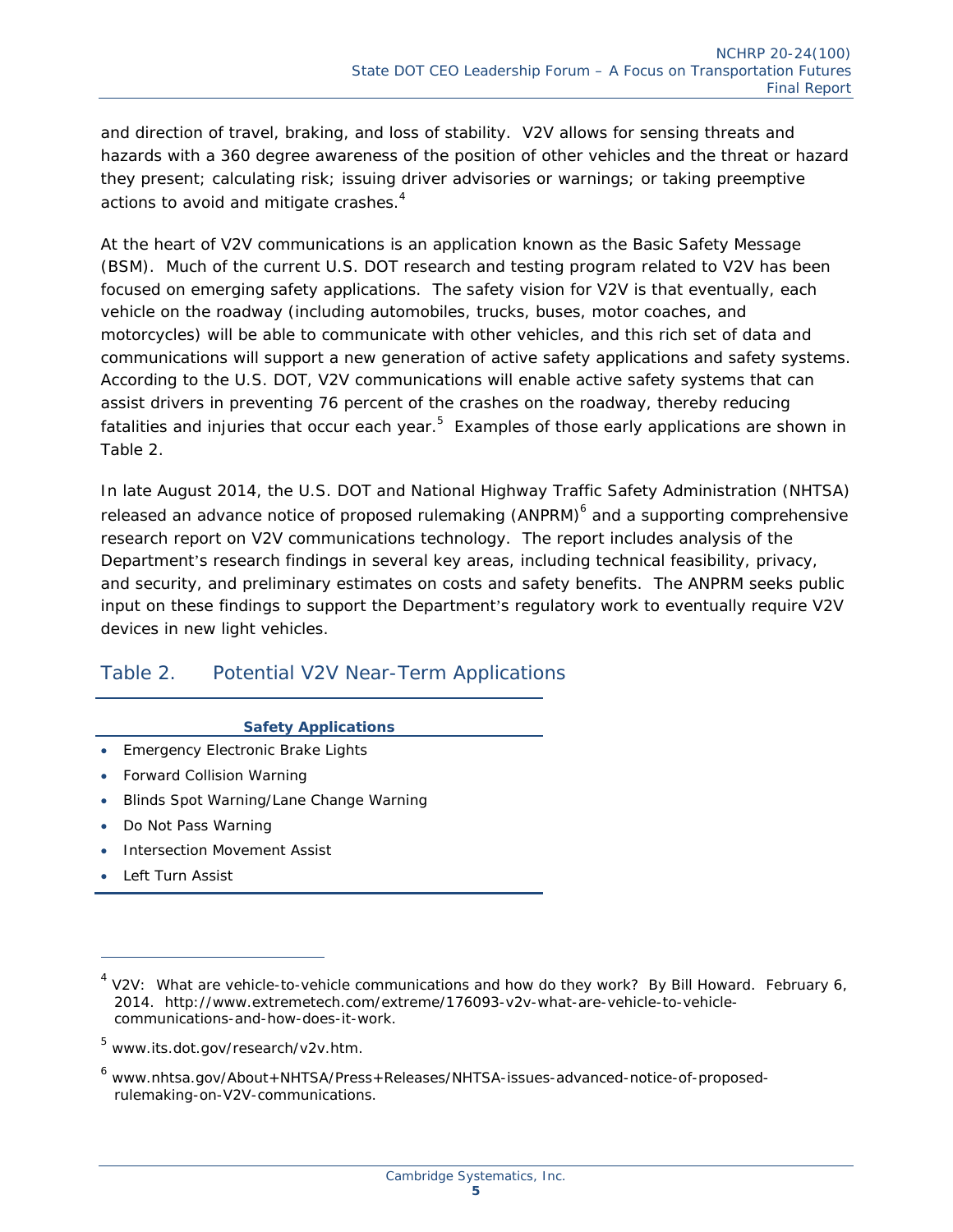#### 2.3 Vehicle Automation

Eventually, the V2V technology described in the previous section also could support aspects of vehicle automation. Perhaps the largest wildcard in discussions about the future of transportation is the advancement of partial-to-full automation of driving functions. While not a new concept, advances in sensing and computing have introduced a set of new players to the traditional automobile industry. Most visible is Google, with the Google Car that is creating excitement via YouTube videos and other marketing efforts.

While a fully automated driving experience is unlikely to be the norm in the next 10 years, there are several critical issues that DOTs may want to explore. The public expects additional advances and may look to DOTs to help facilitate this transition. It is not too early for DOT CEOs to be assessing how vehicles with automation can potentially operate in their states. Engaging OEMs and reviewing pilot test results also will be beneficial to DOTs that are beginning to assess this technology.

It is important to note that vehicle automation differs from vehicle connectivity. Automated vehicles act independently of V2V or V2I communication through on-board sensing systems. At its core, vehicle automation relies on sensors, robotics, artificial intelligence, machine learning, machine vision, and computer processing to control mechanical processes for vehicle movements. Lane striping, sign reflectivity, and other infrastructure cues are used in combination with navigational technology. There is no standard definition for automated vehicles; some alternative descriptions include autonomous vehicles, smart driving vehicles, driverless cars, or robot cars. The vehicles use sensors to navigate without human input or control. Standardization of the terminology may be on the horizon.

To address the changing nature of the driving experience, the NHTSA proposed a regulatory framework that uses five descriptive levels of automation. This framework ranges from Level 0 to Level 4 with Level 4 requiring no active "driver" role, as shown in Figure 2. $^7$ 

Four states and the District of Columbia have legislation that allows testing of automated vehicles on public roads. Google has the highest volume of testing under actual conditions, with over 750,000 miles driven in test scenarios.<sup>8</sup>

<sup>&</sup>lt;sup>7</sup> www.nhtsa.gov/About+NHTSA/Press+Releases/U.S.+Department+of+Transportation+Releases+ Policy+on+Automated+Vehicle+Development.

<sup>&</sup>lt;sup>8</sup> http://ezinearticles.com/?Driver-Less-Cars--Are-They-the-Future?&id=8491179.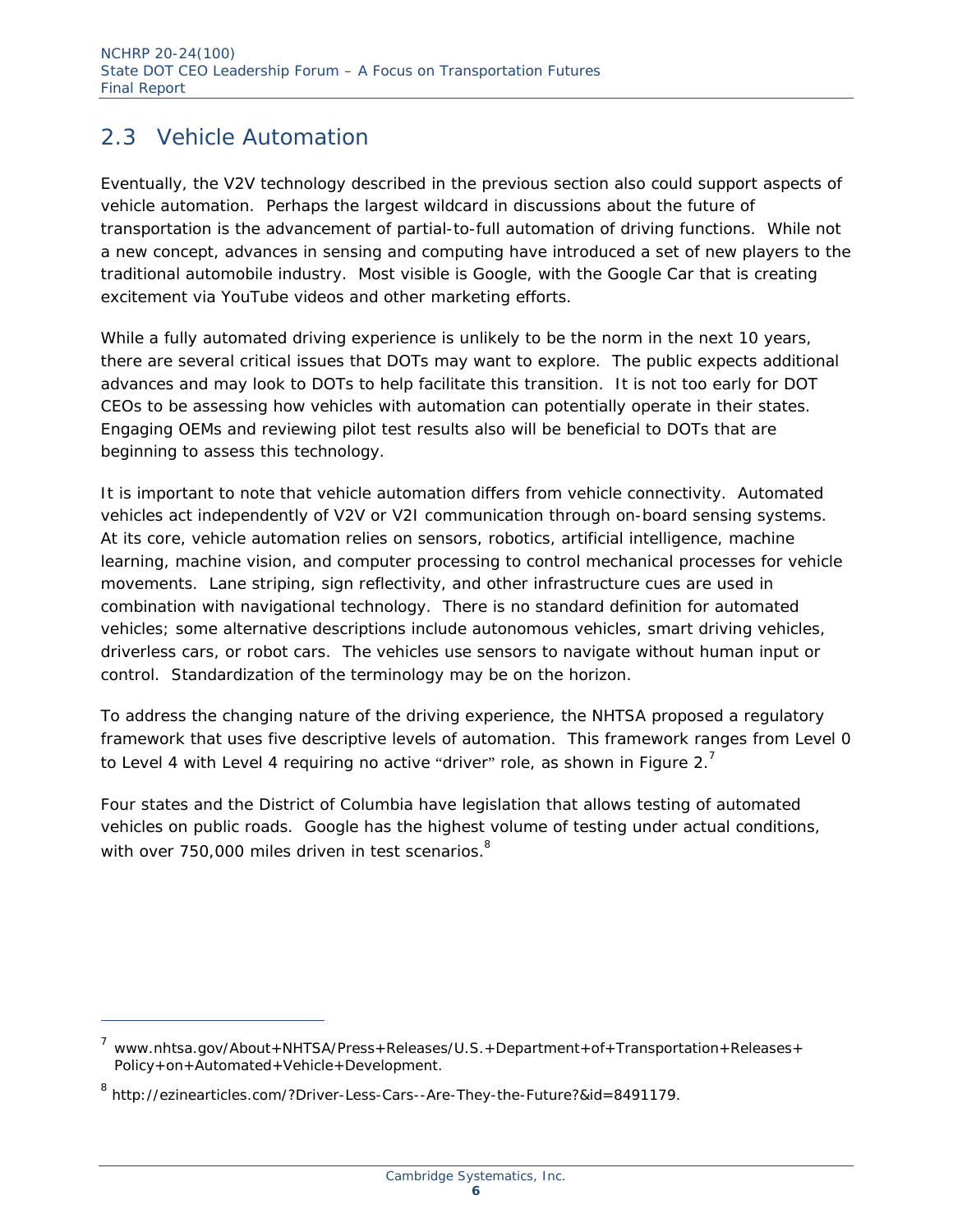| <b>LEVEL</b>                                                       | <b>DESCRIPTION</b>                                                                                                                               | <b>EXAMPLES</b>                                                                                                                                        |  |
|--------------------------------------------------------------------|--------------------------------------------------------------------------------------------------------------------------------------------------|--------------------------------------------------------------------------------------------------------------------------------------------------------|--|
| <b>Driver Warning</b><br><b>Systems</b>                            | Provides guidance to the<br>driver, but makes no<br>decisions and does not<br>take away control.                                                 | • Forward collision warning<br>- Lane departure warning<br>- Blind spot monitoring                                                                     |  |
| <b>Automation of</b><br><b>Isolated Driver</b><br><b>Functions</b> | Manages individual driver<br>functions, but requires a<br>human driver to continue<br>performing other<br>essential functions.                   | • Adaptive cruise control<br>• Dynamic brake support<br>• Lane Keeping Assist                                                                          |  |
| <b>Automation of</b><br><b>Several Driver</b><br><b>Functions</b>  | Manages several driver<br>functions simultaneously,<br>but still requires a human<br>driver to handle some<br>essential functions.               | • Combinations of items<br>from (1) above.                                                                                                             |  |
| <b>Limited</b><br><b>Self-Driving</b><br><b>Capability</b>         | Limited autonomous<br>operation in certain<br>environments, with<br>supervision from human<br>driver to handle complex<br>situations.            | • Handling inclement weather<br>• Interpreting traffic signals<br>• Reacting properly to<br>pedestrians<br>• Handling railroad<br>crossings            |  |
| <b>Fully</b><br><b>Autonomous</b><br><b>Operation</b>              | Capable of handling more<br>advanced driving<br>situations and<br>environments, for fully<br>autonomous operation<br>from origin to destination. | • Interpreting and avoiding<br>animals/obstacles<br>• Obeying instructions from<br>flaggers and peace officers<br>• Reacting properly to<br>bicyclists |  |

#### Figure 2. Five Levels of Vehicle Automation

While a transportation system consisting primarily of fully automated-capable vehicles may be decades away, nearer term, partially automated solutions such as vehicle platooning are expected to be in operation in the next decade. For example, V2V can provide for safer, closer headways between trucks and for communications to nearby trucks that will allow "virtual trailering" between trucks. This would allow even closer spacing between trucks, thus increasing capacity and reducing energy consumption. Preliminary research indicates that platooning of vehicles (both automobiles and trucks) could significantly increase highway lane capacity.<sup>9</sup>

ł

<sup>9</sup> www.gatewaycog.org/download/Strategic%20Transportation%20Plan/Initial%20Concept%20of%20 Operations%20for%20the%20I-710%20Zero-Emissions%20Freight%20ITS%20Corridor.pdf.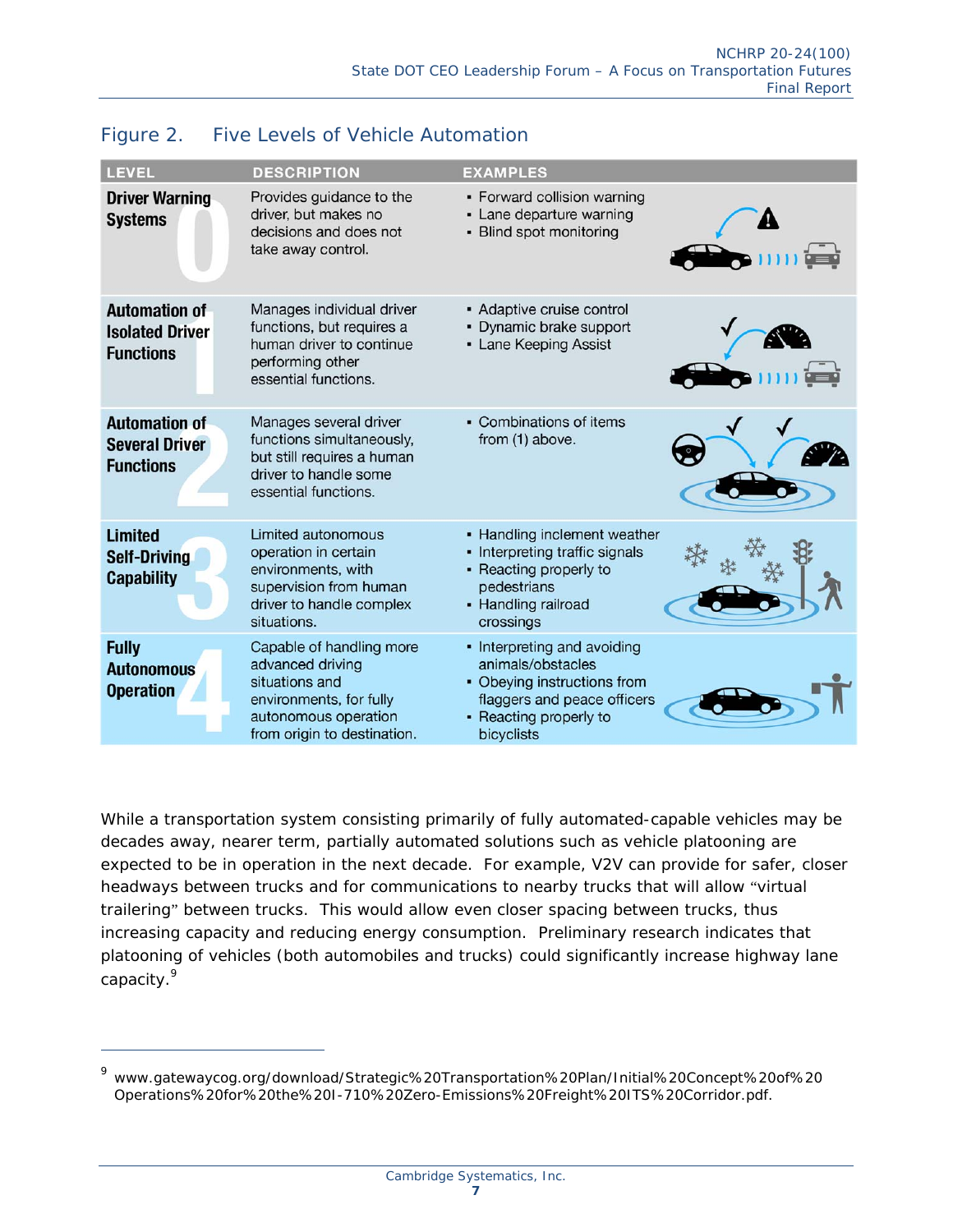### 2.4 Active Transportation and Demand Management Strategies

Active transportation management systems can dynamically manage recurring and nonrecurring congestion based on observed and predicted traffic conditions and are mainstreamed activities for state DOTs and local agencies. According to the FHWA, the approach focuses on trip reliability and maximizes the effectiveness and efficiency of the facility.<sup>10</sup> Investments in transportation management centers, managed lanes, infrastructure elements, and the connected vehicle environment are represented in ATM approaches.

Figure 3 portrays the cycle for ATDM strategies. Active management of transportation and demand can include varied approaches for achieving the goal of improving efficiency. These approaches rely on real-time information and performance thresholds to deliver reliability in the transportation network. The balance between monitoring approaches and interventions is crucial to the overall approach. Overreaction to traffic situations can create as many subsequent challenges as not responding to congestion and system overload. These strategies can range from demand, traffic, and parking management, to more efficient utilization of other transportation modes and assets. Sample strategies include ramp metering, managed lanes with dynamic pricing or reversible lanes, speed harmonization, shoulder lane usage, traveler information, traffic signal control, and transit signal prioritization, among others.

#### Figure 3. Active Transportation and Demand Management Cycle



<sup>&</sup>lt;sup>10</sup>http://ops.fhwa.dot.gov/publications/fhwahop13042/sec2.htm.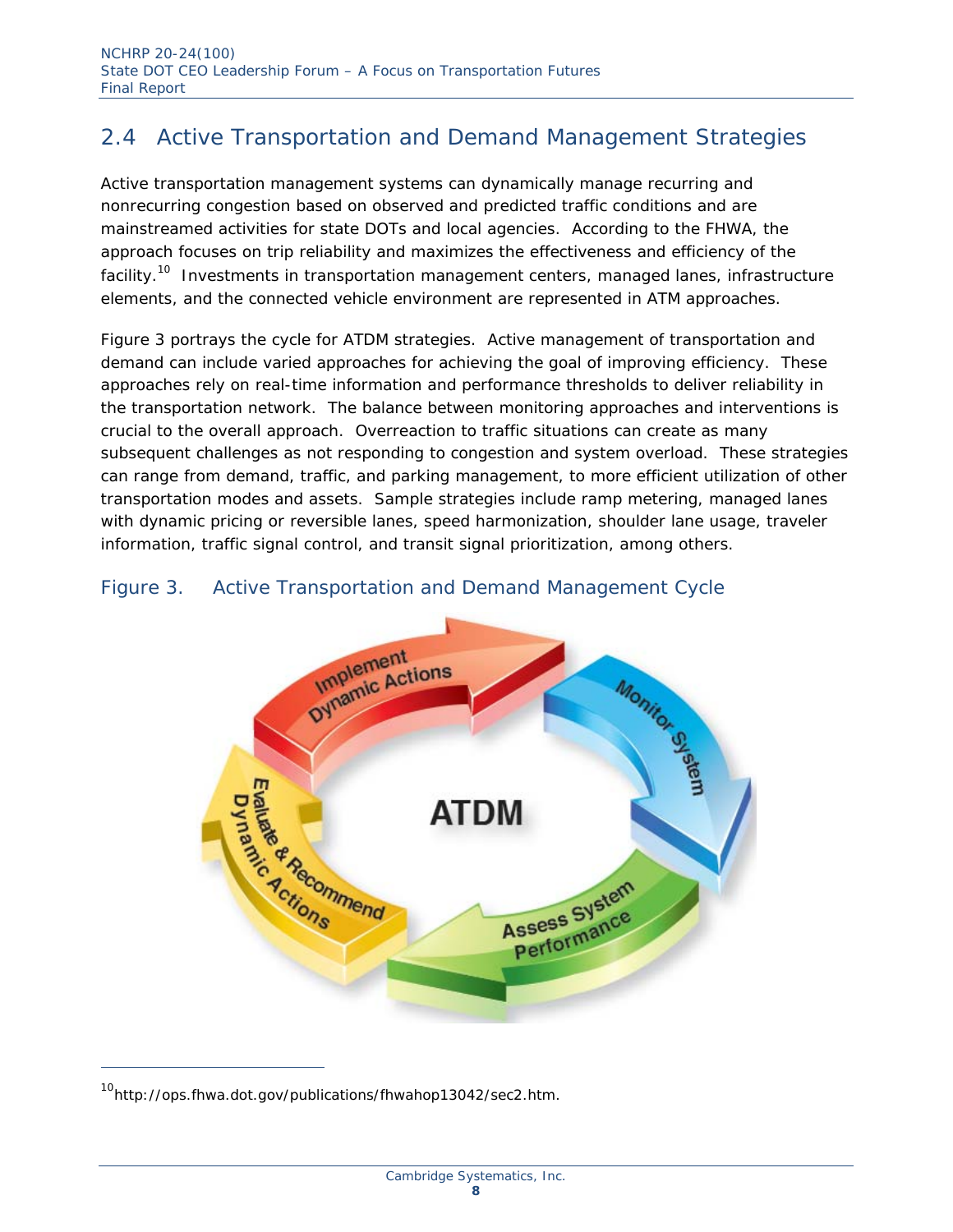It should be noted that these systems can operate as standalone and highly advanced transportation systems with or without investments in V2I or V2V communications. Some states have consolidated operations in statewide traffic management centers and others operate multiple regional centers. The ITS World Congress highlighted many advanced strategies that are already available to manage these systems.

Because of the cooperative and open nature of V2V and V2I systems, current ATDM approaches offer a benefit of less vulnerability to security and privacy concerns. As with technology developments in the connected and automated vehicle environment, technology developments in ATDM are also advancing rapidly. Better sensors, improved communications devices, and decades of experience with these systems have improved the efficiency of the nation's infrastructure.

### 3.0 Current Research Influencing State DOTs

For over a decade, the Federal and state DOTs, together with partners in industry and academia, have led research programs looking at computing advances, data systems, planning horizons, standards, and other facets of CV implementation, all with an underlying objective of identifying technologies to increase safety and enhance mobility on our roadway systems. Using leading edge technologies – advanced wireless communications, on-board computer processing, advanced vehicle-sensors, GPS navigation, smart infrastructure, and others – CVs have the capacity to identify threats, hazards, and information about the roadway and communicate this information to drivers. Early studies led to proofs of concept, which led to pilot tests and have brought actual deployments to bear. What was a research endeavor has turned a corner and become a reality.

The FHWA has a coordinated program devoted to CVs. The research effort is divided into three primary areas: connected vehicle technology, connected vehicle applications, and connected vehicle policy. At the heart of these efforts is a collection of connected vehicle test beds (realworld, operational facilities that offer the supporting vehicles, infrastructure, and equipment to serve the needs of public- and private-sector testing and certification activities).<sup>11</sup>

#### 3.1 Overview of the National Activities

#### *V2I Deployment Coalition*

To prepare for the anticipated growing presence of CV, FHWA, together with AASHTO and ITS America, are establishing a Vehicle-to-Infrastructure Deployment Coalition (V2I-DC). This coalition will serve as a focal point for V2I deployment on a national level with participation from public, private, academic, and international sectors of the transportation community. The objectives of the coalition will be to provide leadership on developing CV Deployment

<sup>&</sup>lt;sup>11</sup>www.its.dot.gov/testbed.htm.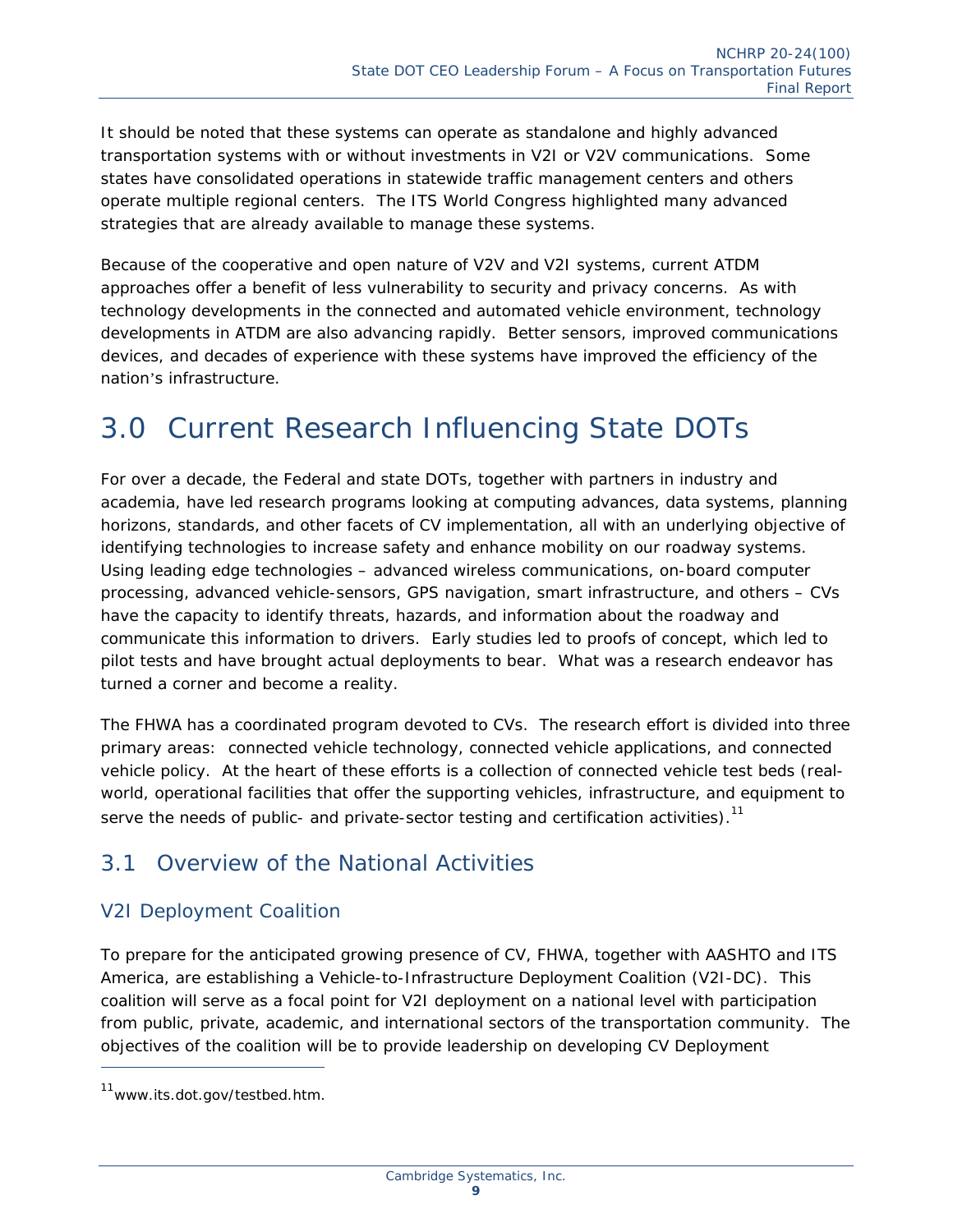Guidance, establish policies, provide guidance on research initiatives, and promote standards development.

The coalition will serve as a focal point in V2I deployment on a national level by supporting Federal, state, and local agencies. It will leverage technical teams comprising the U.S. DOT, transportation system owners/operators, owner/operator associations, trade associations, and other stakeholders. The coalition will also serve infrastructure stakeholders, including states, cities, counties, and local planning bodies, as well as private-sector consultants and practitioners, by providing a forum to assist in deploying V2I systems. The objectives of the V2I coalition include the following: policy guidance and privacy guidance; readiness; research; standards and deployment support; and outreach.

#### *CV Deployment Guidance*

The U.S. DOT is in the process of providing guidance (not regulation) via development of a Connected Vehicle Infrastructure Deployment Guidance document based on its own research and AASHTO's analysis of infrastructure needs and deployment approaches. Draft guidance was released in September 2014.<sup>12</sup> A workshop during the ITS World Congress provided an opportunity to explore the draft, which is geared to support successful implementation and operations of connected vehicle technologies. In general, this guidance is targeted to midlevel DOT staff. The document discusses the "what" and "how" of implementing infrastructure and support systems and includes guidelines, best practices, and a toolkit. It also addresses identified high-priority applications, such as V2I safety applications (crash warnings at traffic signals, etc.), and dynamic mobility, road-weather, and environmental applications. The guidance is expected to be finalized in 2015.

The draft guidance also includes discussion of how the connected vehicle environment differs from traditional ITS deployment. These differences include the need for seamless integration and interoperability and the rapid evolution of connected and automated vehicle technologies. In the guidance, Congestion Mitigation and Air Quality (CMAQ) programs are discussed as potential funding sources for connected vehicle deployments. The guidance also provides strategies for including CV in existing ITS equipment deployments (e.g., Dynamic Message Signs, CCTV cameras, vehicle detection stations). These locations likely have existing power sources, cabinet space availability, and established backhaul communications which should lower deployment costs.

A number of additional guidance materials are under development by U.S. DOT to support V2I deployments. These include a benefit-cost analysis tool, a planning guide for state DOTs and metropolitan planning organizations (MPO), a guide to cyber security, communication technology selection assistance, DSRC-related unit licensing, and a V2I message lexicon to establish allowable standard messages and formats.

<sup>&</sup>lt;sup>12</sup>www.itsa.org/fhwaworkshop.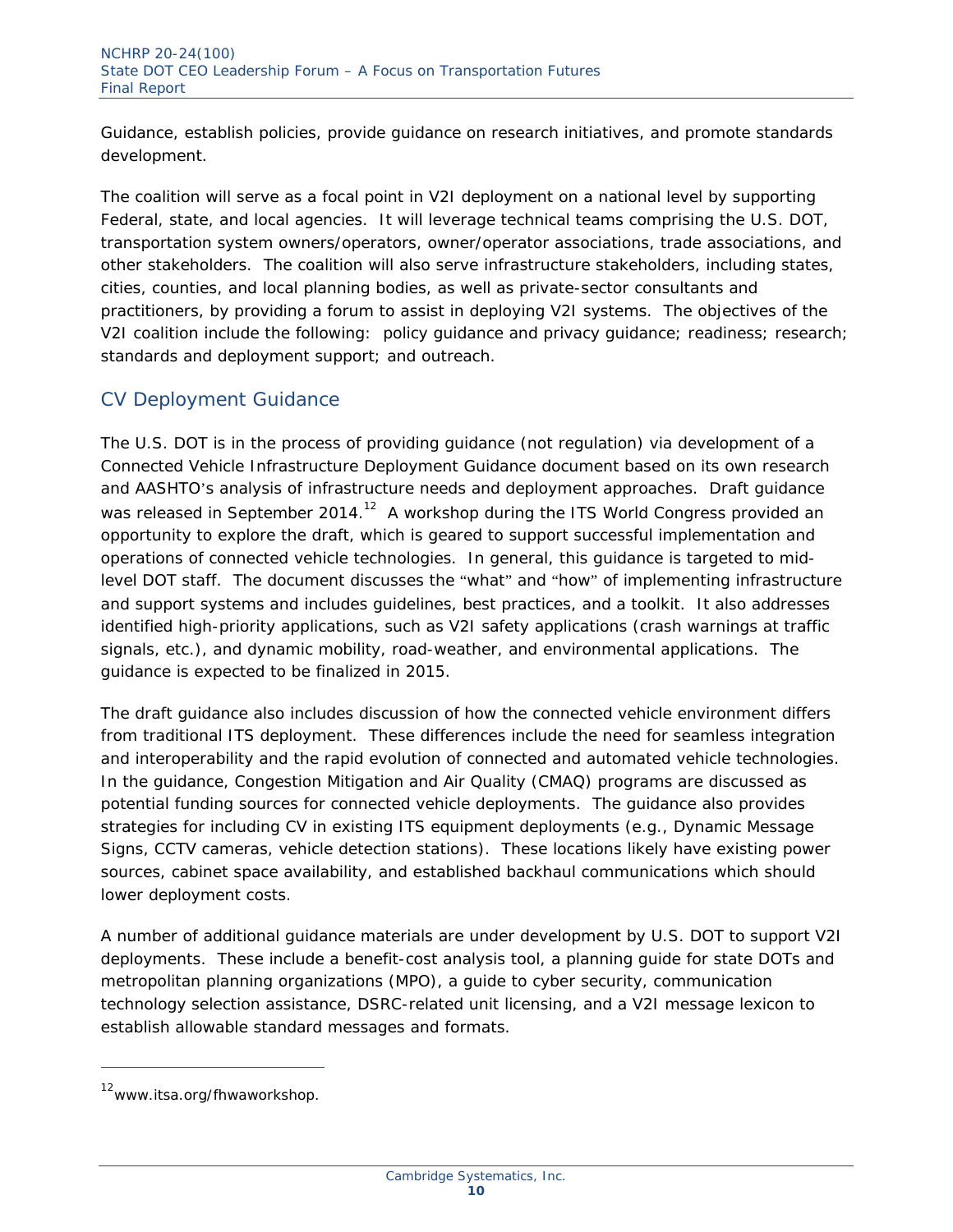#### *AASHTO Footprint Analysis*

AASHTO has recently completed the Connected Vehicle Field Infrastructure Footprint Analysis, a document that will help prepare DOTs for the eventual deployment of connected vehicles. AASHTO also is working to ensure that the 5.9 GHz band, essential for the development and use of connected vehicle technology, remains free from interference and is used solely for this purpose.<sup>13</sup> The Footprint Analysis provides a national CV field infrastructure framework that includes the following:

- Prioritized applications for state and local agencies, including the data, communications, security, roadside equipment, and information service needs of each agency;
- A set of design concepts and deployment gaps for approximately 10 of the highest priority applications, with sufficient engineering detail to describe an operational system;
- A range of scenarios that illustrates how different government entities state, county, or municipal – would approach deployment;
- A preliminary national footprint for CV field infrastructure created by expanding the deployment scenarios;
- An initial strategy for coordinated, phased deployment based on the scenarios and national footprint, highlighting interoperability and institutional challenges and opportunities; and
- A set of deployment cost estimates, including the cost of equipment, operations and maintenance, and training and staff development.

This footprint analysis – full report and executive summary and briefing – is available at http://stsmo.transportation.org/Pages/Connected-Vehicles.aspx.

#### *Cooperative Transportation Systems Pooled Fund Study (CTS PFS)*

A pooled fund was created to research CV topics selected by the participating states and local agencies. This effort is led by the Virginia DOT, with the University of Virginia Center for Transportation Studies providing technical support. The PFS objective is to facilitate the development, field demonstration, and deployment of connected vehicle infrastructure applications. Pooled fund members include Virginia, California, Florida, Michigan, New York, Wisconsin, Washington, Minnesota, Texas, New Jersey, Pennsylvania, Maricopa County, and the FHWA. Since its inception in 2009, CTS PFS has conducted or led numerous projects on various topics, including Multimodal Intelligent Traffic Signal System, Aftermarket On-Board Equipment for Cooperative Transportation Systems, and the Certification Program for Cooperative Transportation Systems.

<sup>&</sup>lt;sup>13</sup>www.aashtojournal.org/Pages/020714V2Vtechnology.aspx.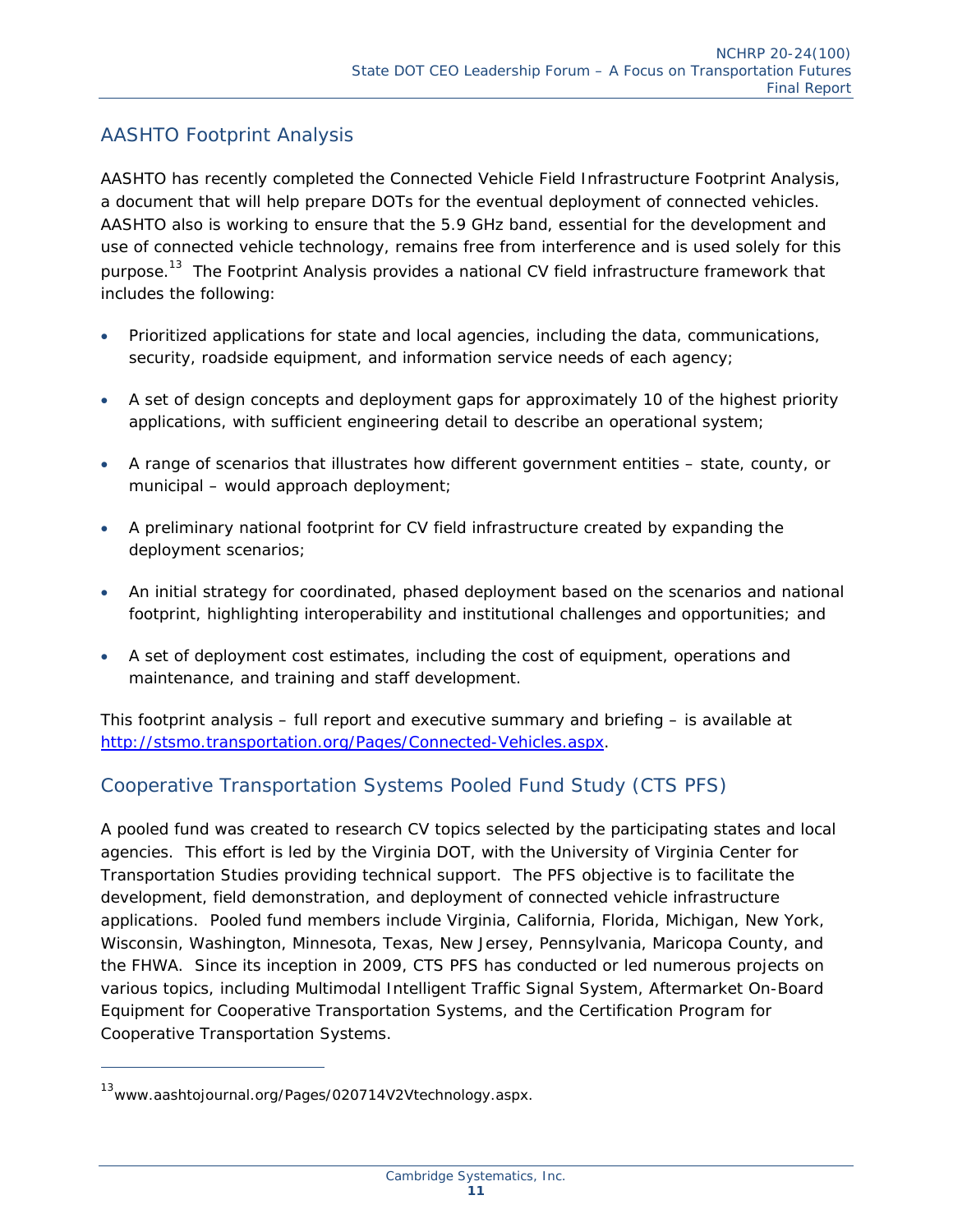#### *University Transportation Centers*

Funded by Federal transportation funds, with matching support from states, universities, and some private corporate funds, the University Transportation Centers program includes more than 100 universities across the country. Several centers have ongoing work in the connected vehicle environment. The Connected Vehicle/Infrastructure University Transportation Center (CVI-UTC), based at Virginia Technological Institute, is a partnership with several other universities to address research that will advance surface transportation through the application of innovative research and the use of connected-vehicle and infrastructure technologies. The center was launched in 2013 and has several research efforts underway, including safety and human factors studies.

Other University Transportation Centers are also engaging in automated and connected vehicle research. Carnegie Mellon's Technologies for Safe and Efficient Transportation (T-SET) center has current projects using advanced technology for collision warning systems, improving bicycle safety with V2V applications, continuous road surface distress indications, trust and security protocols, policy, and data applications. The City College of New York's University Transportation Research Center is exploring policy developments in the connected vehicle environment. As this area continues to move closer to implementation, it is expected that other UTCs will also explore emerging CV issues and topics.

#### 3.2 Selected State Activities

A number of state DOTs, local agencies, and universities have engaged in research, partnerships, and pilot tests of numerous CV approaches and planning activities. These lead states will play an important role in informing the state DOTs' direction as CV advances. While the lead states are critical to advancing CV for all, collecting lessons learned will be equally important. There is no benefit to requiring multiple states to learn the same hard lesson. As a critical mass of CV deployments happen, standards also must be considered. This section highlights just a few of the state-level CV research programs underway across the nation.

#### *California*

California DOT (Caltrans) and the San Francisco Bay Area Metropolitan Transportation Commission (MTC) have created a V2I development partnership that established a California Connected Vehicle Test Bed in the Bay Area region. This test program has included participation by OEMs, including BMW, Mercedes, Toyota ITC, VW, and Nissan. The objective of this effort is to assess real-world implementation. Caltrans and the University of California also are leading a consortium that will test V2V truck platooning technologies on California roadways in the 2015 to 2016 timeframe.

Additionally, the Los Angeles County Metropolitan Transportation Authority (LA Metro) and the Gateway Cities Council of Governments (COG) in Southern California have been involved in a freight related CV initiative. For the I-710 freeway, three years of planning and preliminary design activities have been conducted to develop a connected vehicle plan, including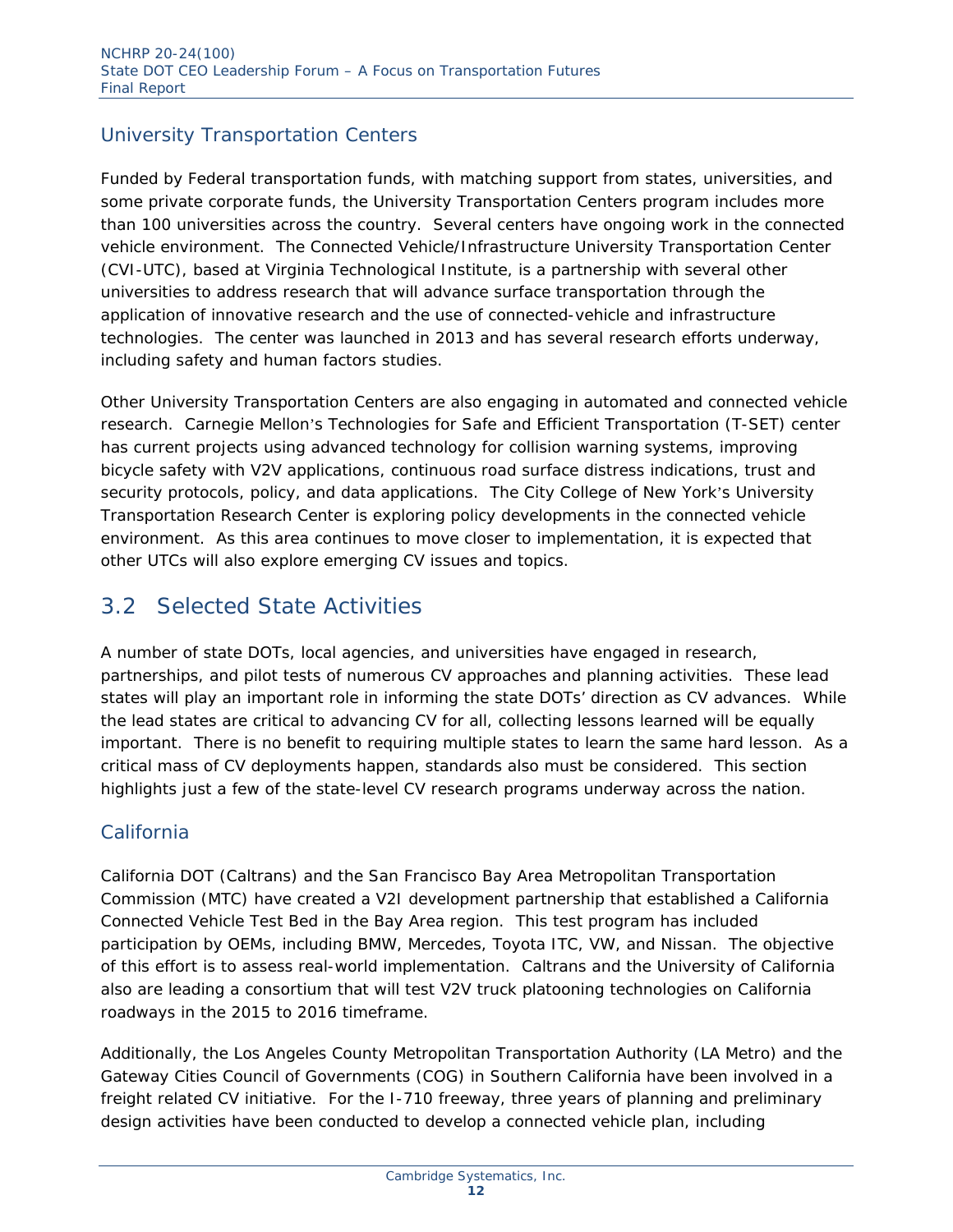developing a concept of operations for truck connected vehicle safety and automation technologies and a footprint analysis of I-710 infrastructure. The effort involved building relationships with the OEMs and other vendors, including a major workshop involving GM, Volvo, Google, the U.S. Army Tank Automotive Research, Development and Engineering Center (TARDEC), and others.

#### *Florida*

Florida is home to two connected vehicle test beds, one in Orlando and the other in Tampa, through the Tampa Hillsborough Expressway Authority Selmon Expressway's reversible lanes. These sites enable testing and demonstration of both connected and automated vehicle technology. In addition, the state has launched a comprehensive automated vehicle initiative, including statewide working groups focused on policy, regulation, planning, and freight operations. These working groups are meeting regularly to develop a statewide approach that identifies potential challenges and opportunities and provides recommendations as to how Florida DOT should address AV/CV technology in policies, standards, and infrastructure funding decisions.

Florida hosted a statewide summit of AV/CV stakeholders in November 2013 to develop its initial approach, and a second forum is planned for December 2014.

#### *Michigan*

Numerous activities are underway in Michigan through the coordinated efforts of the automotive industry, the Michigan DOT, the University of Michigan Transportation Research Institute (UMTRI), and other groups. The Safety Pilot Deployment (SAFETYPILOT) is being conducted by UMTRI as part of a diverse public-private partnership involving industry, Michigan DOT and other public agencies, and academia. The project includes approximately 2,800 vehicles equipped with V2V devices operating on 73 equipped lane-miles in northeast Ann Arbor. SAFETYPILOT represents just one of a number of CV test beds and research efforts underway in Michigan. Other examples include the City of Detroit Connected Vehicle Test Bed, the I-94 Truck Parking Information and Management System, the Proof of Concept Test Bed in Farmington Hills, and the Michigan International Speedway in Brooklyn.

At the ITS World meeting, the Michigan DOT announced plans to create a V2I communications network along 120 miles of Detroit-area highways.

#### *Arizona*

The Maricopa County DOT and its partners, the Arizona DOT, the University of Arizona, and the FHWA, are developing and demonstrating advanced ITS applications that integrate vehicles together with Systematically Managed ARTerial (SMART) roadway systems in Maricopa County. Maricopa County DOT has launched the vehicle integration concept in a field test application on Daisy Mountain Drive in Anthem, Arizona, to demonstrate the capabilities of, evaluate the benefits of, and provide a test bed for future applications. Maricopa County DOT's program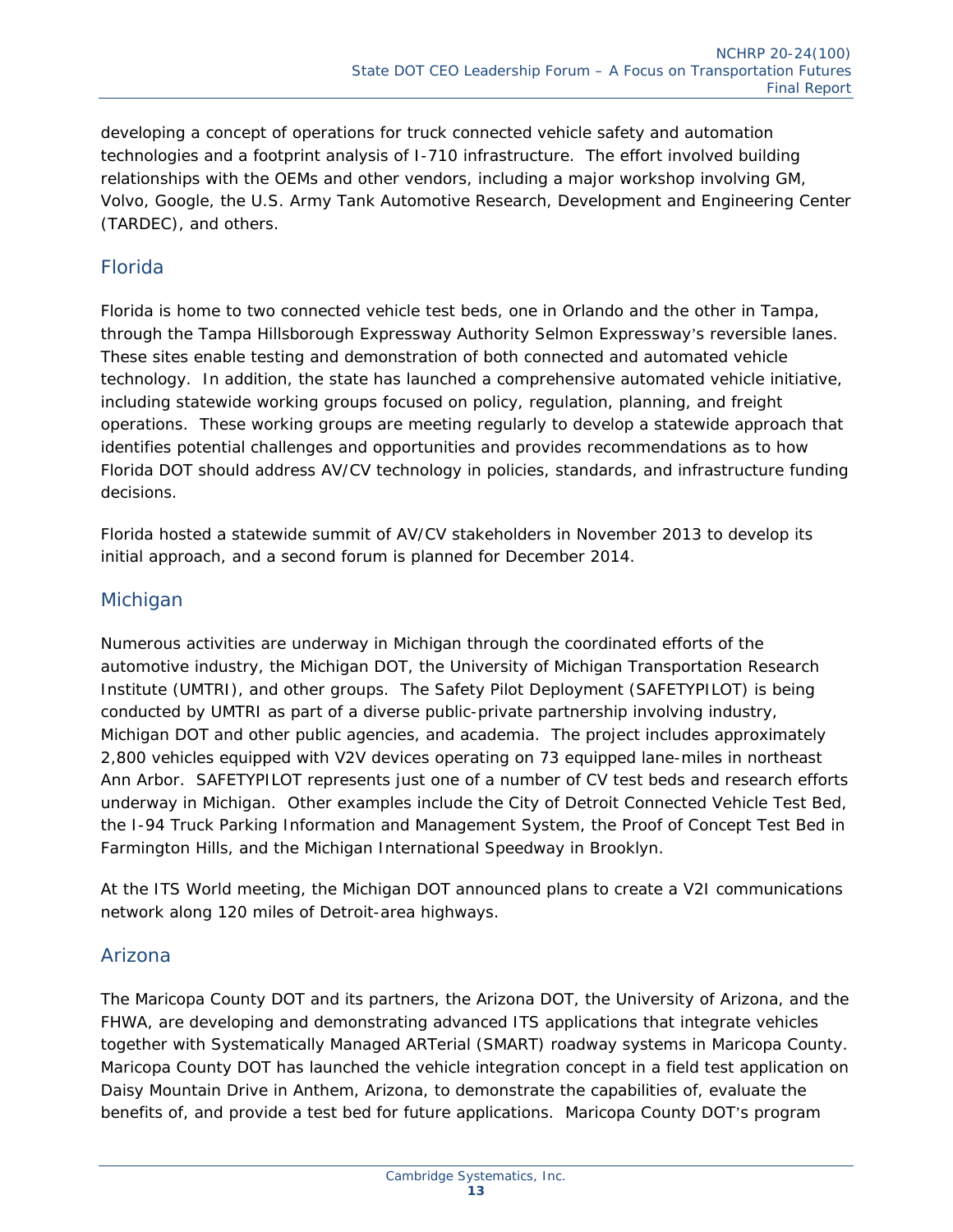test corridor is expanding and includes emergency and transit vehicle priority, enhanced realtime traveler information, and advanced traffic signal technology to reduce travel times.

#### *New York*

The New York State DOT began connected vehicle deployment activities in support of the 2008 ITS World Congress in Manhattan. A variety of activities are underway through the joint efforts of public agencies and private sector groups. The Commercial Vehicle Infrastructure Integration (CVII) Program is one component. Projects include deploying on-board instrumentation in snowplow trucks and aftermarket devices in 20 other vehicles, commercial vehicle identification and verification, wireless vehicle safety inspection, communication to maintenance vehicles, grade crossing warning, and heavy-to-light duty vehicle driver safety warnings. These and other pilot projects are being conducted on the New York State DOT INFORM I-495 CVII Test Bed, the New York State Thruway, and CVII corridors in New York City and Long Island.

#### *Texas*

The Texas DOT, the Texas A&M Transportation Institute (TTI), and other public- and privatesector groups are actively involved in CV and AV research, test beds, and deployment efforts. TTI, Battelle Memorial Institute, and traffic control equipment manufacturers Econolite and Siemens recently undertook a project for the FHWA focused on developing interfaces between the traffic signal controller and RSE to enable signal phase and timing (SpaT) and related messages for connected vehicle applications. A prototype SpaT system was developed, installed, and tested at FHWA's Turner-Fairbanks Highway Research Center facilities in McLean, Virginia. The system continues to be used in other CV research at Turner-Fairbanks. Texas DOT and TTI have created the Accelerate Texas Center to serve as a catalyst for the development, testing, and implementation of CV and AV technologies. The center also will help commercialize CV and AV technologies. The owners of the Circuit of the Americas Formula One Race Track in Austin are exploring ways the track can support the initiative, and outreach is underway to other private and public sector groups. In addition, the TTI Transportation Policy Center is supporting the Texas legislature by examining a range of policy issues associated with V2V, V2I, and AV.

#### *Virginia*

The Virginia Tech Transportation Institute (VTTI) is the leader of the public-private Virginia Connected Vehicle Test Bed project. The test bed includes connected intersections and other facilities located along the I-66 corridor. It also includes a closed-course Smart Road in Blacksburg. The test bed is part of the Connected Vehicle Infrastructure-University Transportation Center (CVI-UTC); members include the University of Virginia, Morgan State University, and the Virginia Center for Transportation Innovation. The Virginia DOT is an important partner, along with other public and private groups.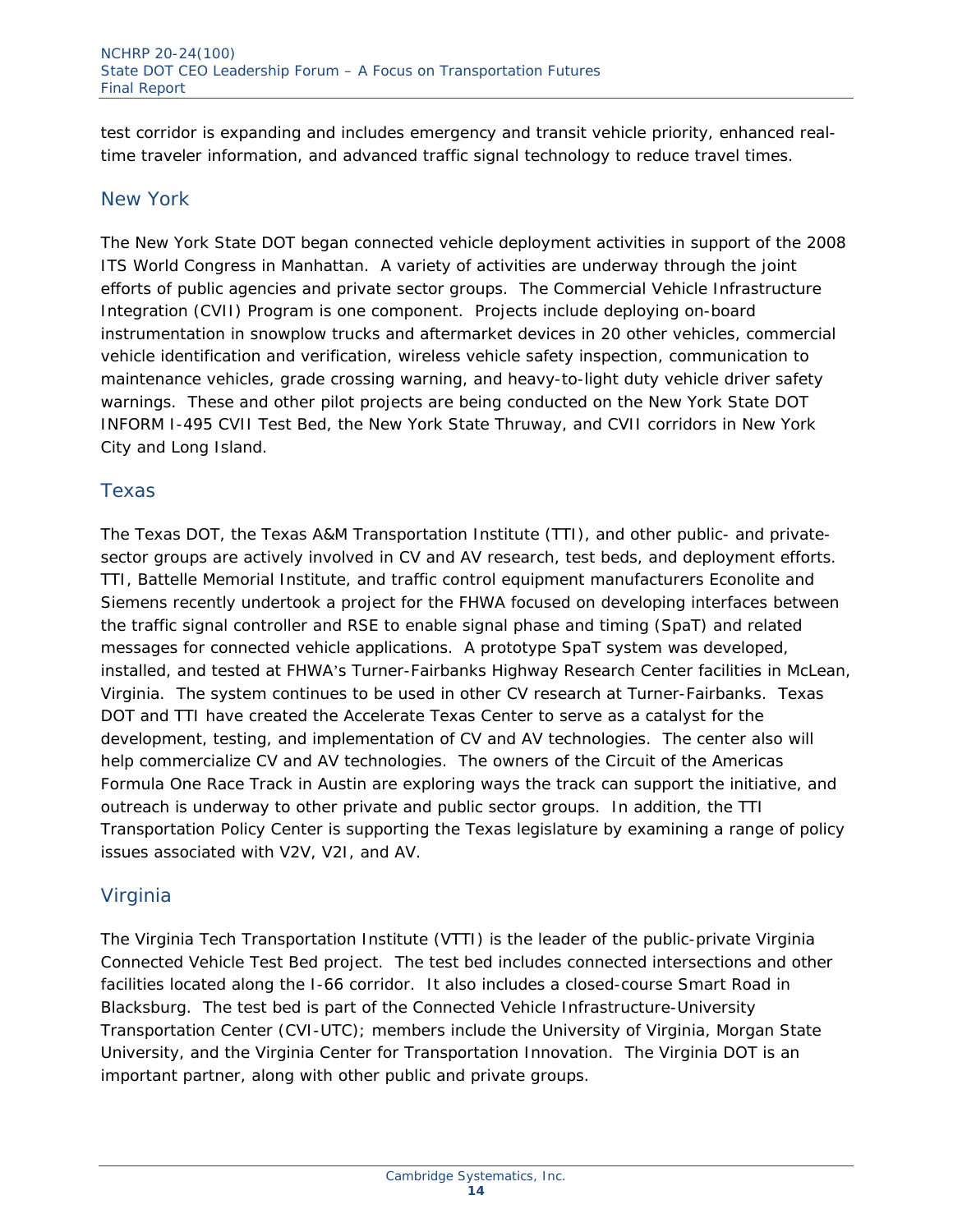### 4.0 Pre-World Congress Thought Points

The need for a pathway to CV deployment is urgent, but to create it, the issues, timelines, and resources of DOTs must be defined. Today's CEOs are the leaders who will usher in CV programs within each state, and through collaborative activities such as the V2I Deployment Coalition, spread their knowledge and experience throughout the nation. A key question for CEOs is how the states should move forward in preparing for, if not promoting, the shift to CV environment.

There appears to be a consensus that the industry is at a turning point and the next question to ask is "Now what?" How do the research data, pilot results, and tests documented and developed over the past decade flow into real-world implementation? And what is the role of DOT CEOs? Will the approach be similar in all states? What are the timelines? How will DOTs integrate V2I into legacy, or existing, ITS?

The workshop at the ITS World Congress intended to capture the unique perspective of state DOT CEOs following nearly a week's worth of conference events, demonstrations, and expositions. This section outlines the goals of the workshop and provides the context for states to capitalize on the transformational impact of CV on tomorrow's transportation safety and mobility.

Primarily, the state DOTs were engaged to identify the issues today's CEO must consider and how the CV environment will change the DOT, both in the short and long term. To address these questions, several themes were originally posed for discussion.

#### 4.1 Policy and Regulation

As with any new, innovative transportation strategy, the institutional and public policy issues associated with CV may pose the greatest challenge to accelerated implementation. For an implementation as comprehensive as the envisioned deployment of connected vehicles, the challenges could be significant. This new paradigm for infrastructure operations will test existing institutional and policy frameworks in five general categories: financial, governance, human resources, outreach, and legislative.

#### *Financial*

Funding transportation infrastructure, operations, and maintenance continues to be an ongoing challenge for most DOTs. With Federal funding uncertain, DOTs have been increasingly motivated to address potential shortfalls at the state level. Funding and financing methods that extend beyond traditional approaches are often being considered and used.

The current assumption is that there will be no congressionally designated funding to support the deployment of CV field infrastructure and associated operations and maintenance costs. These costs, however, have broad eligibility under Federal-aid funding programs in the same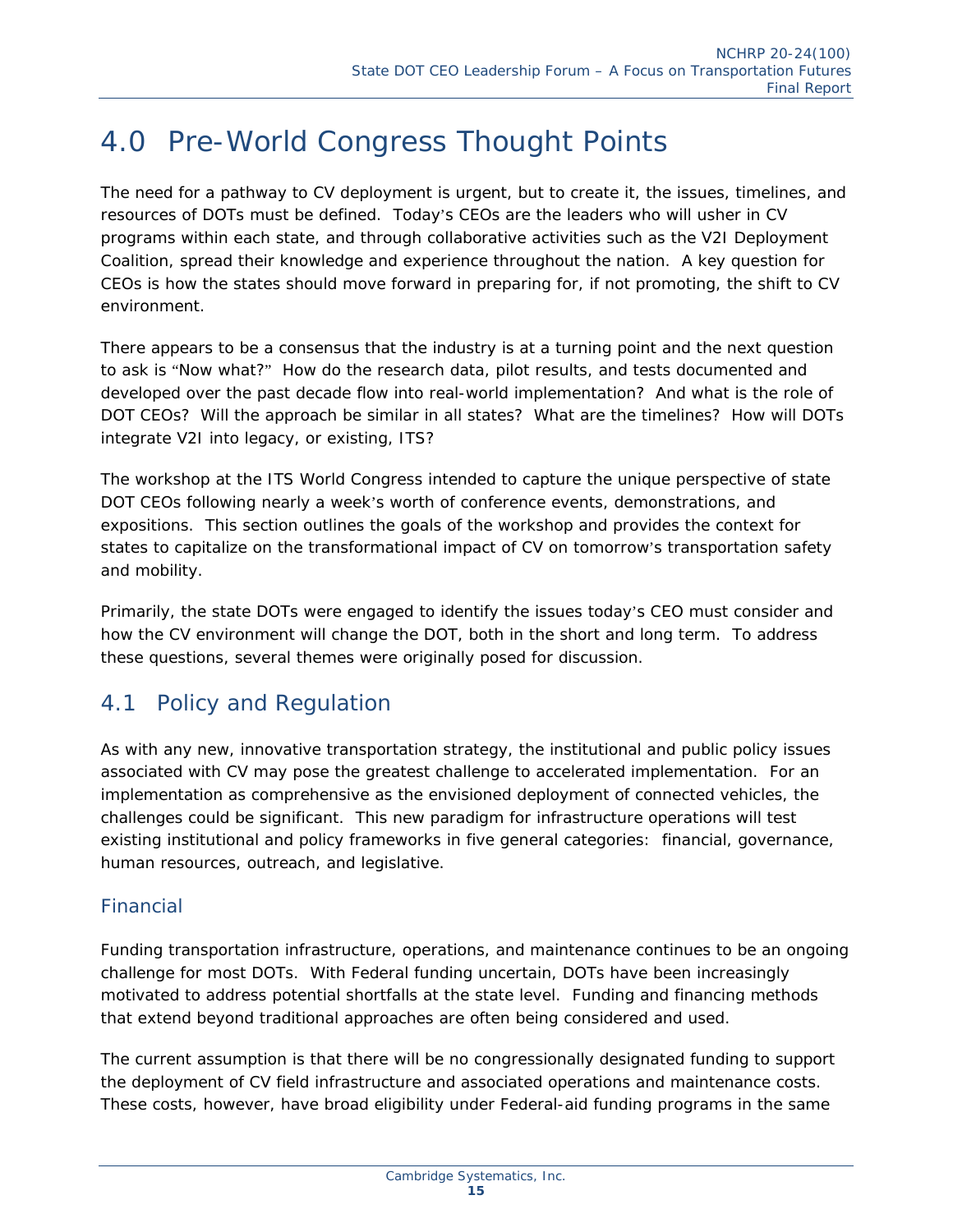manner as ITS field infrastructure. The same locally driven process for funding allocation used for ITS may be adopted for CVs. Promoting the safety benefits of CV should provide a strategic advantage in securing funding sources. Federally funded deployment incentives to seed pilot projects and demonstrations represent one possible approach for advancing CV deployment. The development of alternative funding strategies through private or commercial arrangements is also possible but will depend on local priorities and policies and may require legislative action.

Prior to the workshop, the participants were asked to think about what legislation, if any, would be needed to help advance funding for CV infrastructure and operation.

#### *Governance*

In many states, DOTs are confronting the erosion of statewide network control and governance as transportation funding initiatives substitute for or supplement state fuel taxes through locally levied taxes, thereby shifting decisions about major transportation projects to local, metropolitan, and regional agencies and governments. This evolution may have implications for the delivery and ongoing support of connected vehicle infrastructure. Locally funded projects have the potential to create fragmented responsibility, but they also may be a source of innovation in planning, investment, and delivery.

A unique element associated with CV deployment is the need for agencies to actively participate in the governance and implementation of security measures due to the cooperative nature of connected vehicle communications. The establishment and operation of the Security Certificate Management System (SCMS) will necessitate creating a governing body for security services in which some representatives of state and local transportation agencies would logically be included.

The SCMS is being finalized by the automotive OEMs, with assistance from academia and the security industry. This system is based on the principle of maximizing individual privacy while maintaining the highest levels of security. While the full details of this system have not been released, it is understood that it will incorporate multiple layers of security credentialing and a separation of organizations and databases that will prevent any one organization, or individuals inside or outside of those organizations, to ascertain both the vehicle identification and location at the same time. $14$ 

#### Human Resources

ł

Program and service execution are among the most important issues to users of the transportation system. Most DOTs are confronting the challenge of delivering effective and reliable day-to-day services with declining resources, which often translates to steady

<sup>&</sup>lt;sup>14</sup>http://docs.house.gov/meetings/SY/SY15/20140618/102385/HHRG-113-SY15-Wstate-MaddoxJ-20140618.pdf.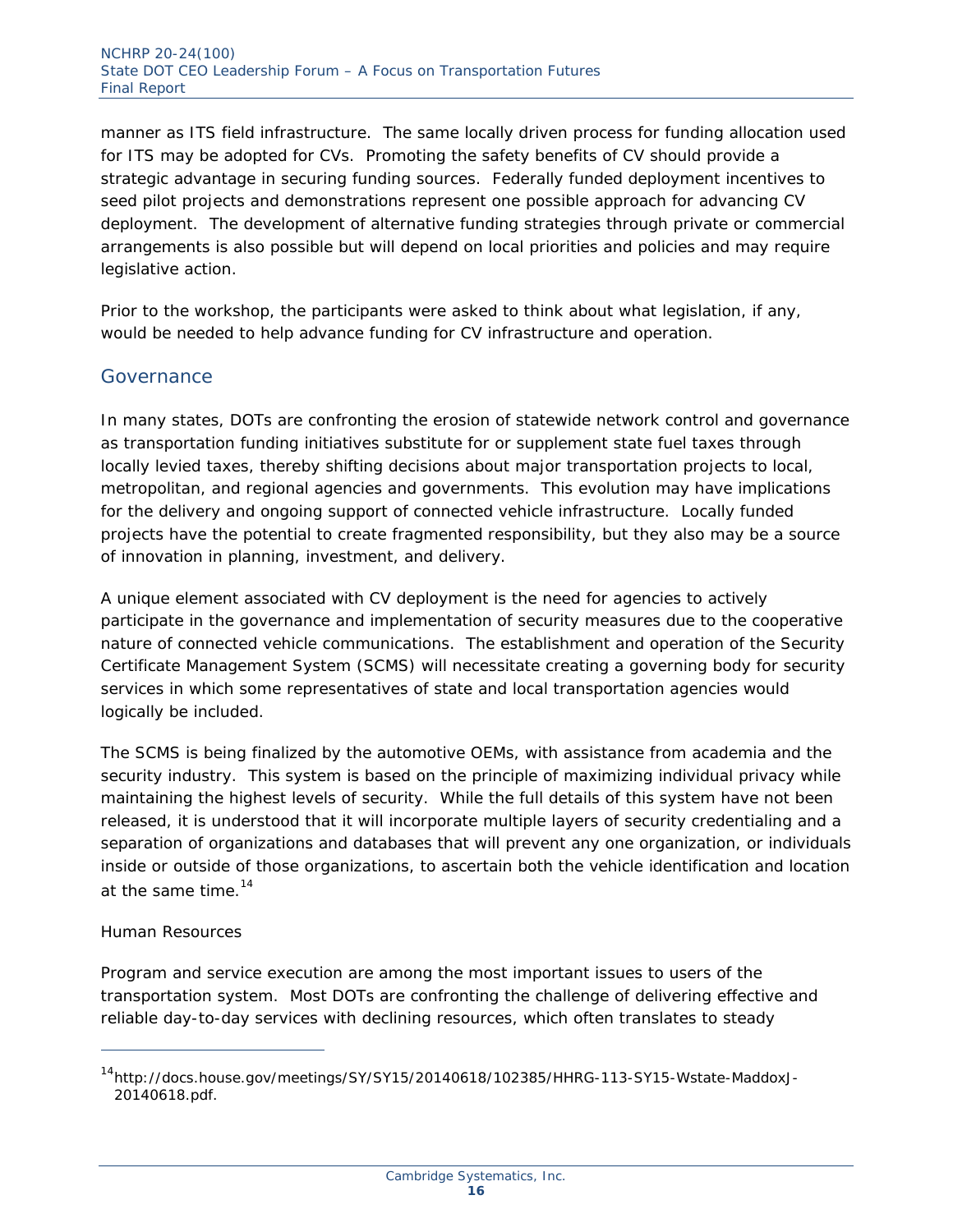decreases in staffing levels. At the same time, many DOTs are facing the challenges and opportunities of hiring new staff to replace long-term employees who are retiring.

Additionally, an increased emphasis on CV operations will require expanded education and training to ensure that staff have the necessary expertise to operate and manage the system. New technological applications will require the development of different workforce skills. Staff development and training will be required for deployment, operations, and maintenance of connected vehicle systems, and the requisite skill sets will differ from those associated with typical ITS deployments. The development of human resources could proceed parallel to planning and system development to assure professional capacity is consistent and mature as implementation proceeds. Changes in workforce skills may also be needed to accommodate new partnering arrangements with the private sector, such as legal, financing, and contractual or innovative procurement expertise.

#### *Outreach*

Policy making and public support for connected vehicle deployment will depend on the ability of transportation agencies to communicate the value and benefits of the new technology. The speed of deployment will be influenced by the degree of success in generating awareness, acceptance, and enthusiasm, bolstered by public trust and confidence in the implementing agencies. Public outreach is a shared responsibility among the many partners involved in advancing CV systems. State and local officials have key roles to play in crafting the appropriate messages and effectively communicating with policymakers and the public.

#### *Legislative*

ł

There is a range of state-level legal and legislative issues that may have unique relevance to connected vehicle deployment. Examples of these issues include data privacy, ownership, and use; liability and limitations to risk; insurance; intellectual property; procurement; law enforcement; and vehicle titling and registration.

Liability concerns, though not a barrier to CV deployment, may slow deployment of fully cooperative systems and reduce their potential benefits. The effectiveness of CV relies on the shared use of data among vehicles, infrastructure, and devices, yet there is risk for any one manufacturer when the safety of its product's passengers is partially dependent on another manufacturer's product. There may be reluctance to introduce the full functionality of these technologies in the United States due to its litigious climate. Research into shared-liability regimes, including limiting (but not eliminating) the liability of automakers and other device makers, as well as the operators of connected infrastructure, including the security system and traffic operations, would be beneficial to addressing these potential problems.<sup>15</sup>

<sup>&</sup>lt;sup>15</sup>http://docs.house.gov/meetings/SY/SY15/20140618/102385/HHRG-113-SY15-Wstate-MaddoxJ-20140618.pdf.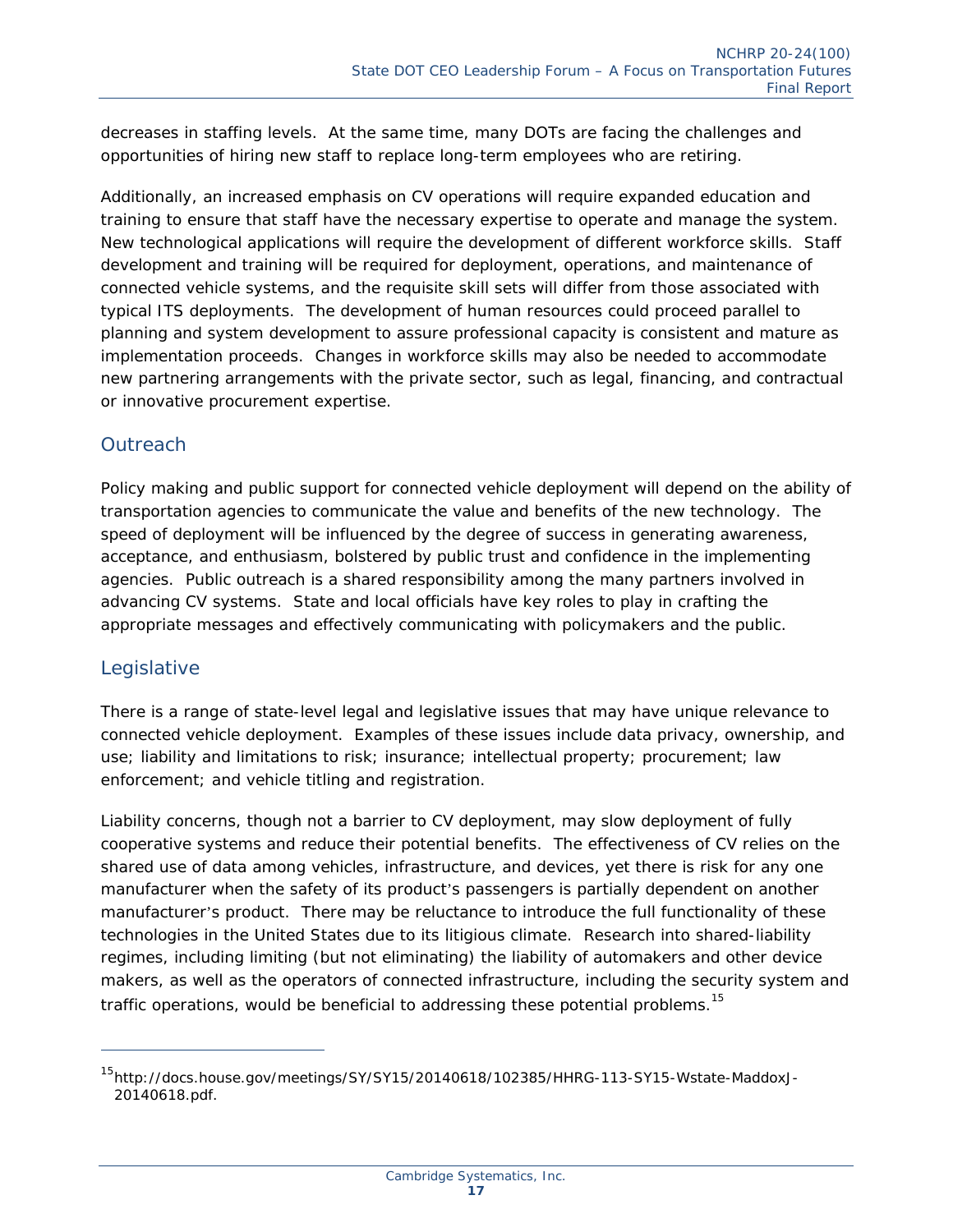Privacy is a central policy aspect of CV. The CV environment has been designed from the beginning to be very protective of privacy of individual drivers or vehicle owners or operators. The BSM that is broadcast from vehicles is anonymous and contains no information that identifies the vehicle or driver. As standardized by the Society of Automotive Engineers (SAE), it only contains information about a generic vehicle's instantaneous location, heading, acceleration, speed, and vehicle status such as brake application and steering wheel angle. By design, the V2V system does not track or record vehicle movements, and security credentials are updated on a very short-term basis. Because of this design, it is practically impossible to track the location or meaningful path history of a vehicle or person through the V2V system (in contrast to the relative ease of doing so with cell phones).

Of course, no electronic data system is completely impervious to cyber-attacks and hacking attempts, and vehicles and vehicle systems are potential targets of such attacks. While no attacks are known to have been mounted in the real-world environment, there have been a small number of demonstrations of hacking into embedded (built into the individual vehicle) systems by academic and research organizations. And V2V/V2I systems, along with infotainment and communications systems, may offer an additional "attack surface" into the vehicle due to their nature (enabling data exchange). Conducting continued research on cybersecurity for vehicles, including these V2V/V2I messaging and security systems, to understand any vulnerabilities and potential countermeasures would be beneficial.

The Federal government will establish requirements for addressing privacy and security issues. The question for state DOTs is whether there is a need for additional privacy and security policies and requirements at the state level, or whether Federal requirements will be sufficient.

#### 4.2 Planning, Design, and Management and Operations

Information technology will connect the users of the transportation system to each other and to its owners and operators. Huge amounts of data flowing throughout the transportation system will enable owners and operators to improve their operations and provide enhanced mobility to the traveling public. This data-rich environment will result in a more efficient and effective system: fewer crashes, better managed congestion, timely identification and response to maintenance and operation needs, and reduced travel costs.

New vehicle technologies are expected to facilitate a dramatic reduction in crashes and improved mobility, which in turn may precipitate changes in infrastructure design, travel patterns, and car ownership. Automated driving systems already are reducing crashes, and advanced autonomous systems may provide additional mobility and safety benefits.

#### *Planning*

One of the biggest hurdles to the widespread adoption of CV/AV technologies involves adapting current and planned infrastructure requirements to accommodate connected, semiautonomous, or fully automated systems. Infrastructure improvements required to take full advantage of connectivity are costly and must be adapted to support emerging technology.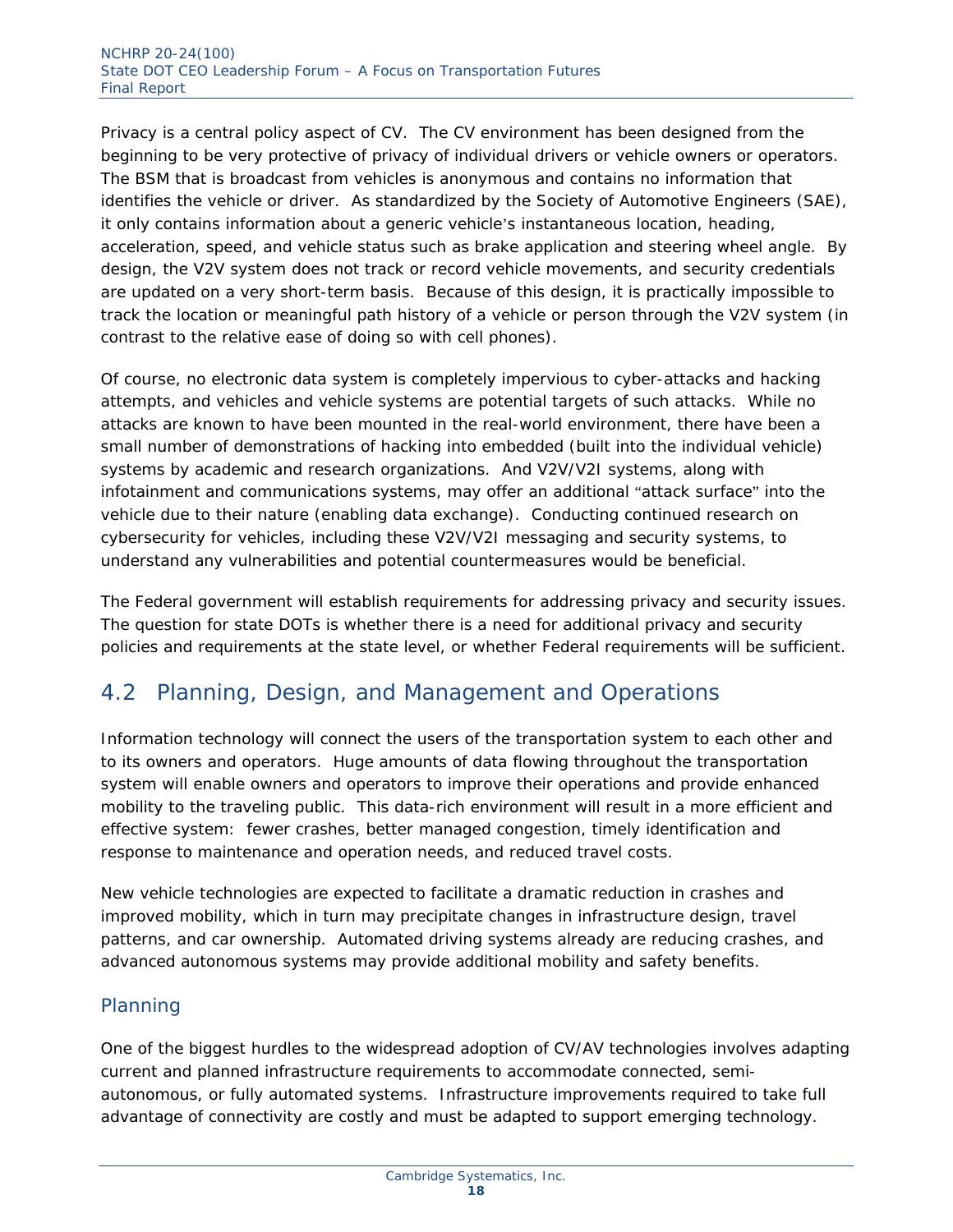Existing processes for planning, traffic modeling, and capacity considerations should be reexamined in light of the long-term impacts of automation and connectivity. Closer following distances, reduced lane widths, and shorter merge areas are all potential outcomes. Dedicated lanes to prevent mixes of connected/automated and non-automated vehicles could be used to make this transition.

Defining and identifying the infrastructure necessary to ensure smooth transitions to new technology and developing appropriate strategies to implement them into state, MPO, and other long-range planning processes will be required.

Without a crystal ball, the analyst's best tools are projections that are highly sensitive to variables impacted by potential new technology deployments. Widespread adoption of new vehicle technology that reduces driving demands, improves safety, and increases mobility could also provide incentives for increasing acceptable commute times and distances for personal travel. If the commute becomes productive time, it is possible that more extreme commuting could occur, with offices located far from the residential locations employees choose. At the same time, these technologies could encourage dramatically different vehicle ownership patterns. While some efficiency gains could be made, an increase in Vehicle Miles Traveled (VMT) is a very real possibility for both connected and automated vehicle technology. Both CV and AV may affect travel behavior, and many of the tools planners use therefore must adapt to these changes.

#### *Design/Operations*

Adapting current and planned infrastructure requirements for connected, semi-autonomous, or fully automated systems may require states to generate more information about existing infrastructure, planned improvements, and work progress. Information on lane widths, bridge clearances, abutment locations, intersection designs, and all associated information will be of great value to the industry. CEOs can expect to face questions regarding preparedness for designing a system that supports new vehicle technologies.

New investments in infrastructure to facilitate V2I communication will be required to implement connected vehicle programs. The spectrum and technology questions remain unanswered, as noted earlier, with AASHTO working to ensure that the 5.9 GHz band remains free from interference and is used solely for CV purposes. DSRC, advanced cellular, Wi-Fi, and Wi-Max all have potential connected vehicle applications. If safety is the primary concern, it is unlikely that the public will allow private infrastructure investments to provide traffic control or lane keeping.

Urban areas, with greater lane volumes, more traffic control devices, and limited rights-of-way, will likely require creative and more costly retrofits to accommodate connected vehicles. If V2I were deployed in rural areas, with limited access to electricity or broadband, substantial infrastructure upgrades to accommodate the technology would be required.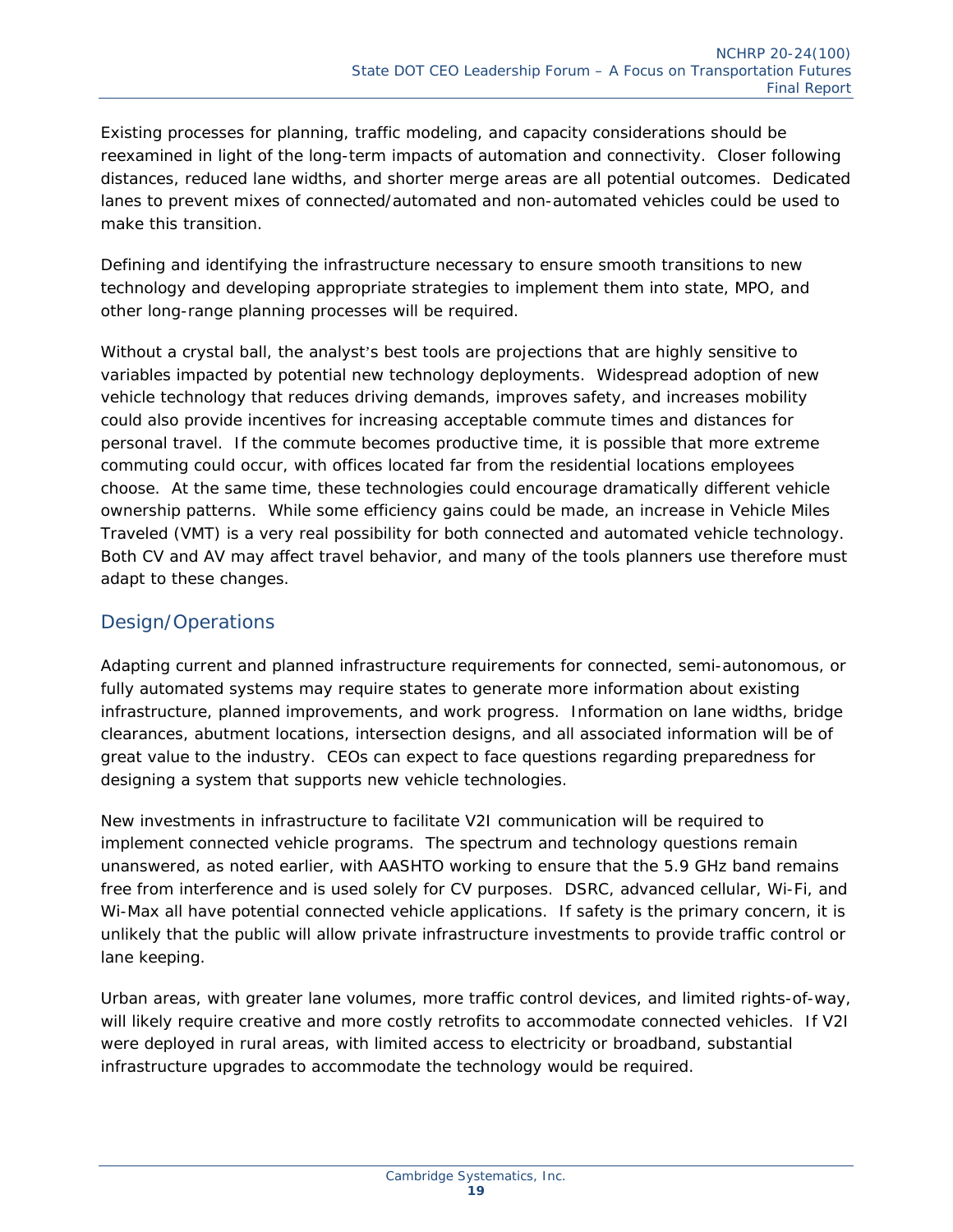Automation may rely on consistent signage, pavement markings, or even roadway materials. Separated infrastructure may be required in urban and rural areas alike. Parking, lighting, and safety barrier requirements may be relaxed if vehicle utilization increases. Flexibility in designs – at least as CV transitions in – is an approach that may benefit states considerably.

### 5.0 Workshop Review and Findings

On September 10, 2014, state DOT CEOs and other leaders gathered in a National Cooperative Highway Research Program (NCHRP)-sponsored workshop at the ITS World Congress in Detroit, Michigan. The workshop was designed to focus on issues related to the preparation of state DOTs for the world of connected vehicles and ATDM. Through a facilitated conversation with state DOT CEOs guided by those questions posted throughout this report, the state DOT CEOs addressed a wide range of issues, challenges, and opportunities. The following questions were posed to the CEOs in advance to use as a guide for workshop preparation. The questions were intended to frame some of the discussion at the workshop and reflect the current state of the practice as states begin to plan, design, and operate the transportation network of the future.

#### Overall High-Level Discussion Points

- What are the issues today's CEO must consider?
- How will the CV environment change the DOT in the short term? Longer term?
- Are V2I deployments a strategy to augment current capacity or another layer of infrastructure?

#### Policy and Regulation Area

- What legislation, if any, would be needed to help advance funding for CV infrastructure and operation in your state?
- How do you see CV being implemented in your state? Are there issues at different levels of government that will need to be addressed?
- What do you see as the biggest human resource challenge to CV deployment within your agency?
- What are the first steps needed in aligning your current workforce to become a CV-ready agency?
- What do you see as the first items your legislators will ask you about with regard to CV within your agency?
- What privacy, security, and other legislative issues do you see as critical in your state?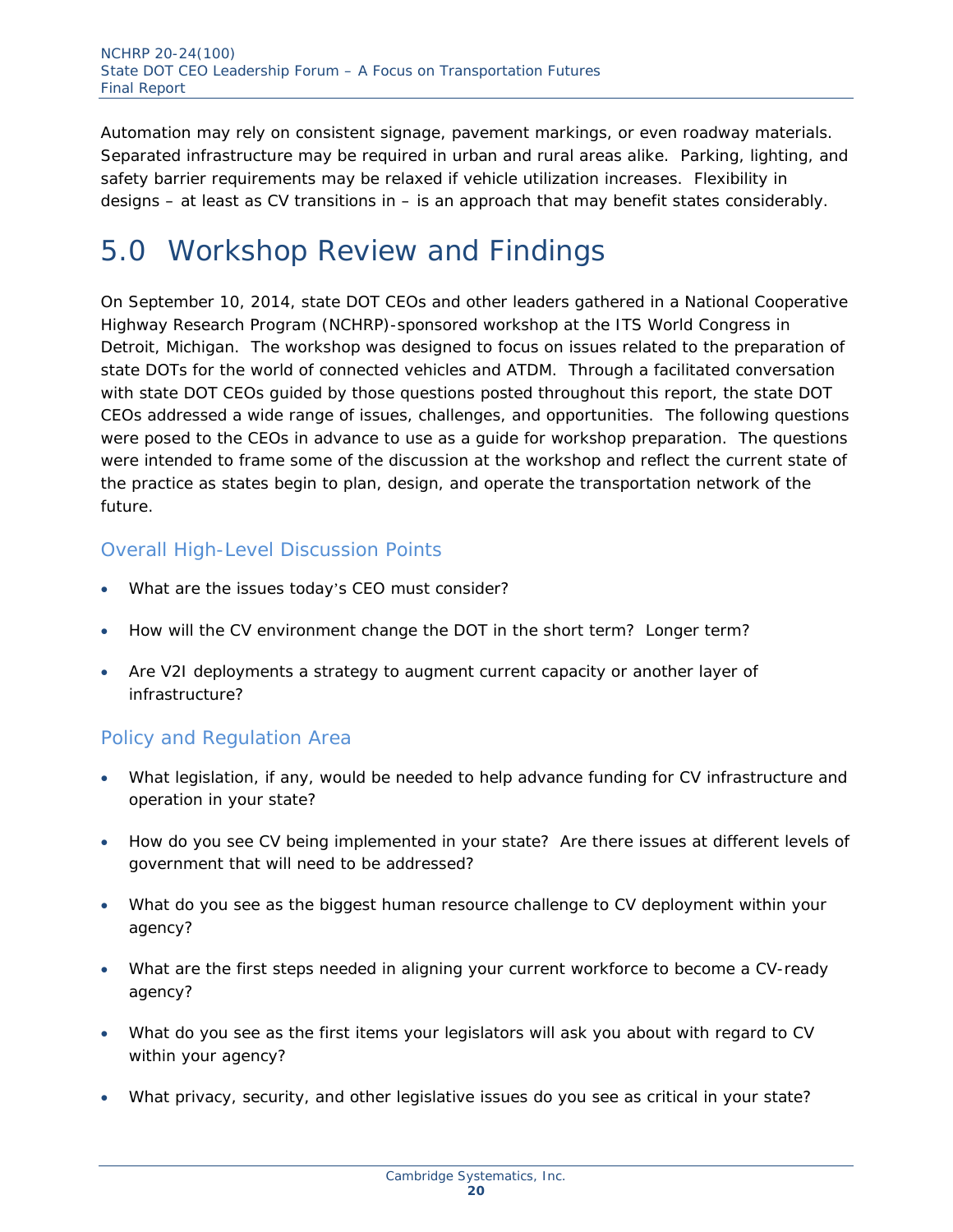#### Planning, Design, and Operations Area

- What are some of the first areas within your DOT that will need to adapt to a CV space?
- What did you see at the World Congress that influenced your views on CV for your DOT?
- How does the CV future influence your infrastructure investment decisions today? What about in five years from now? What needs to happen within a certain timeframe to accommodate the forthcoming drastic changes in the way transportation infrastructure is funded in your state?
- What specific infrastructure investments need to be made to facilitate new technologies? Do these vehicles need dedicated infrastructure? Is there a substantial difference between urban and rural investments with respect to these technologies?
- Did you see technologies or exhibits at World Congress that changed the way you see the infrastructure future in your state? How? What ITS elements are in place now that you expect to use to support a CV environment? Are you currently investing in technologies that may go away?
- What resources do DOTs need "now"? What resources will DOTs need in the short to medium term? What are the research needs of DOTs and how can FHWA/TRB help fill them?
- Our current roadway network is generally equipped with communications, power, sensors, and detection. How will CV build on this existing system and what steps need to occur now to position your DOT to quickly harness the CV environment?
- How do you see your workforce changing? What about staffing, training, or hiring in-house personnel as experts or outsourcing for that expertise?
- How can AASHTO best communicate CV guidance from U.S. DOT and information provided by the CV industry (OEMs, technology providers, etc.) to create CV resources that will help state DOTs that have just begun to grapple with the planning challenges of Connected Vehicles?

#### 5.1 Workshop Discussion

This section highlights some of the important items discussed during the workshop. AASHTO Executive Director Bud Wright opened the conversation with his observation for the connected vehicle industry – simply that we do not know all of the answers. AASHTO's objective was to get as many state DOT CEOs to attend the World Congress as possible and to expose them to CV technologies and opportunities for implementation. He hoped that workshop participants were able to consider short- and long-term goals regarding CV in the context of their departments. AASHTO will support DOTs by monitoring the implementation challenges that DOTs face as CV technology deployments approach and by facilitating peer exchanges about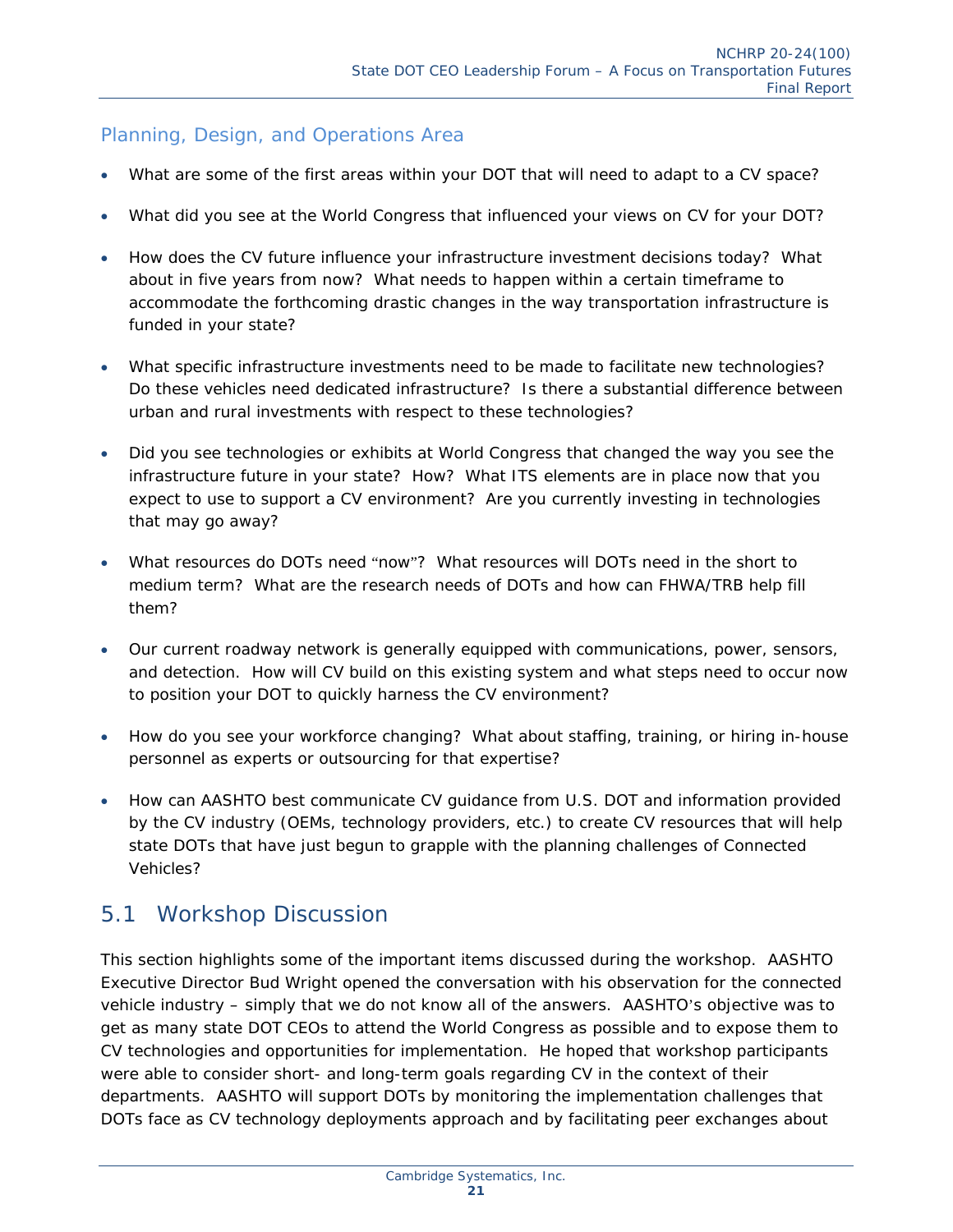deployments. The outcomes from this workshop discussion will be used to inform AASHTO's connected vehicles strategic direction.

Robert Arnold, Director of the FHWA Office of Transportation Management, provided an additional welcome and background. Specific to the CV discussions, the FHWA will release V2I Deployment Guidance in 2015 and released a draft version of the document during the World Congress. Mr. Arnold hoped that each state representative would review this draft document and participate in the discussions with FHWA on the deployment guidance materials. He indicated that Moving Ahead for Progress in the  $21<sup>st</sup>$  Century Act (MAP-21) includes funding provisions for performance management strategies, but it does not explicitly include an ITS category. ITS strategies are typically well-suited for performance management, however, and they are strong candidates for such funds.

The CEOs participating in the workshop concurred with Mr. Wright's statement and offered their own views on the issues and challenges facing state DOTs. Lance Neumann of Cambridge Systematics then led a facilitated discussion with the CEOs to discuss the transportation network of the future and what it means to today's state DOT.

During the World Congress the Belle Isle technology showcase exhibited how autonomous vehicles are close to becoming a reality – at least in proof of concept; however, not all technology, legal, and liability issues are resolved and there are still technological issues to be addressed. The costs of CV components may put the technology out of reach for the general population at present, but these costs are declining and are expected to soon be such that they are accessible to the mainstream consumer. It is difficult at present to predict whether CVs will lead or follow fully autonomous vehicles. There also is the possibility that autonomous vehicles will not become a mainstream reality at all, and this potential outcome must not be excluded from the conversation at this workshop.

At the Congress the auto manufacturers clearly stated that they are committed to V2V technologies. Mary Barra, CEO of General Motors, announced Cadillac's plans to begin introducing semi-autonomous cars and systems within two years (called Super Cruise). The role of DOTs will be largely focused on V2I applications, such as installing RSUs on sharp curves to provide warnings to approaching, properly equipped vehicles. The benefits of V2I are expected to be more significant than those of V2V initially, as V2V benefits require a certain degree of market penetration before they are realized. There will be a role for DOTs with V2V and that role is yet to be defined.

DOTs are not accustomed to the rapid pace of developments in technology, and their processes may not be well suited to accommodate it. Innovation and change are happening fast and will likely outpace government's ability to set standards and regulations. Typical regulation processes take over five years, which represents multiple generations for technology hardware. For the connected vehicle industry, it is a tremendous amount of time and the pace of change is accelerating. This may represent the larger hurdle facing DOTs regarding a CV future.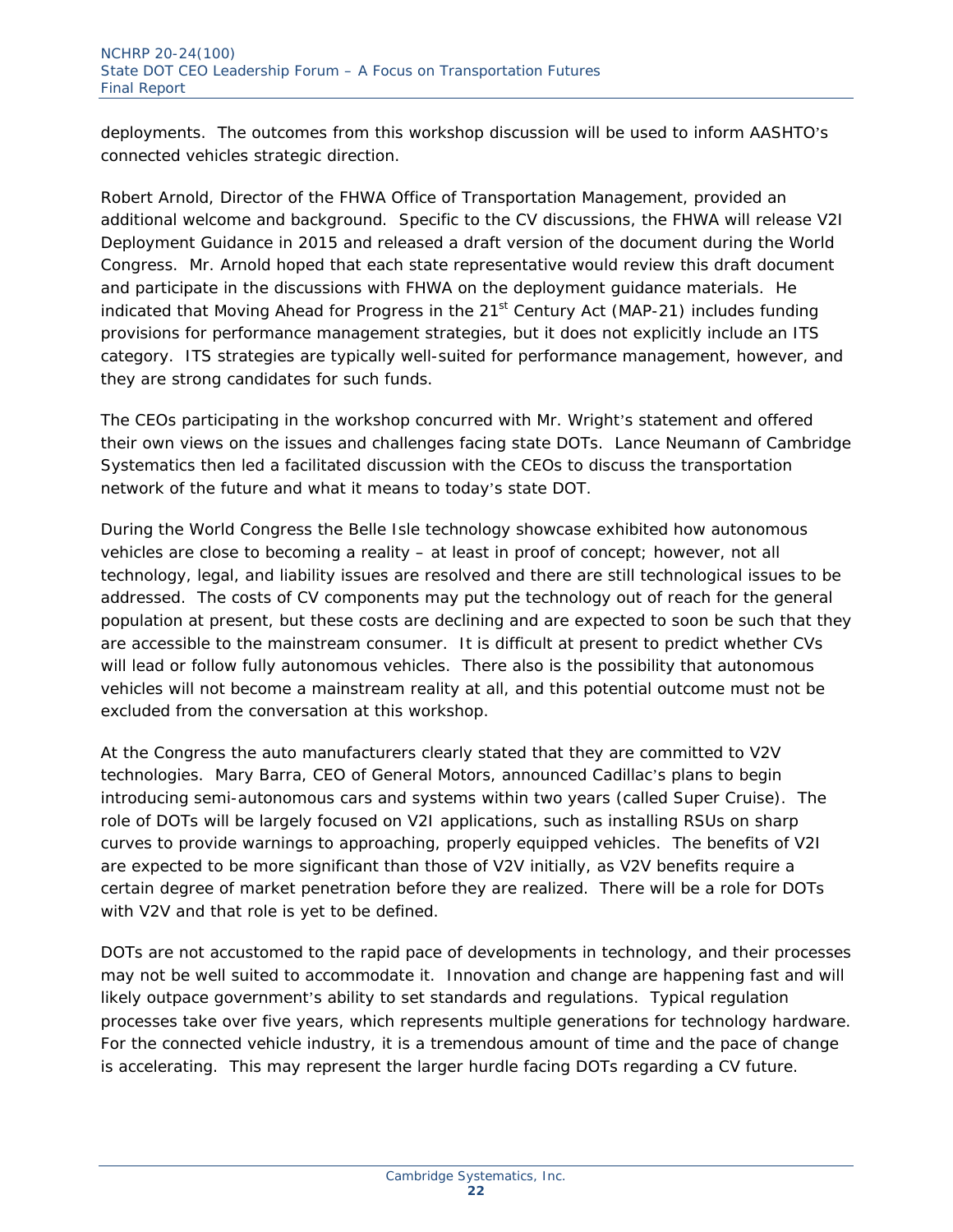Changes in technology require new workforce skills and organizational structures in agencies. Many state DOTs may not be prepared to meet the demand for new skills that will be required to implement these technologies. There needs to be a focus on workforce development and training to align needed skills with operational requirements.

Data is the currency of the future's automated and connected vehicle environments. Datasharing arrangements with third-party providers, open data, and data collection equipment and investment are key elements of implementation.

Chief executives would support the development of a national initiative on CV. If each of the state DOTs has disparate regulations and structures, innovation and implementation will be impeded. At the same time, overregulation at any level may stifle innovation.

Cybersecurity issues remain a concern. The opportunity to "hack" systems will remain a critical risk for states to address.

The informed discussion and detailed conversation among executives at the workshop raised important *511 is an illustrative example of an ITS system whose deployment was constrained by the longer implementation timelines common to DOTs. As a result, it was already becoming obsolete even before it was fully deployed.* 

themes of issues and challenges and was followed by a discussion on actions and next steps to take. These workshop findings are presented below.

#### *Issues and Challenges*

There were five major themes that emerged from the discussion among the CEOs. Each theme area touches upon the others and has multiple levels. For instance, data systems have challenges associated with housing and managing the vast and varied transportation data, as well as managing a work force that will support the large quantity and varied quality of data. Below is a summary of the key challenges discussed at the workshop.

#### **Data**

Data was presented as the currency of future transportation opportunities. The DOTs collect, analyze, and archive great volumes of data. Within each data set there are issues of accuracy, granularity, ownership, governance, and quality. Between states, there are issues of standardization. Within a DOT there are issues of changing skill sets of the DOT employee required to harness the power of the data being collected. When the private sector enters the data discussion, the DOT is the convener. The DOT data should be "machine ready" if meaningful partnerships are to be advanced. Data-sharing arrangements with third-party providers, open data, and data collection equipment and investment are key elements of implementation.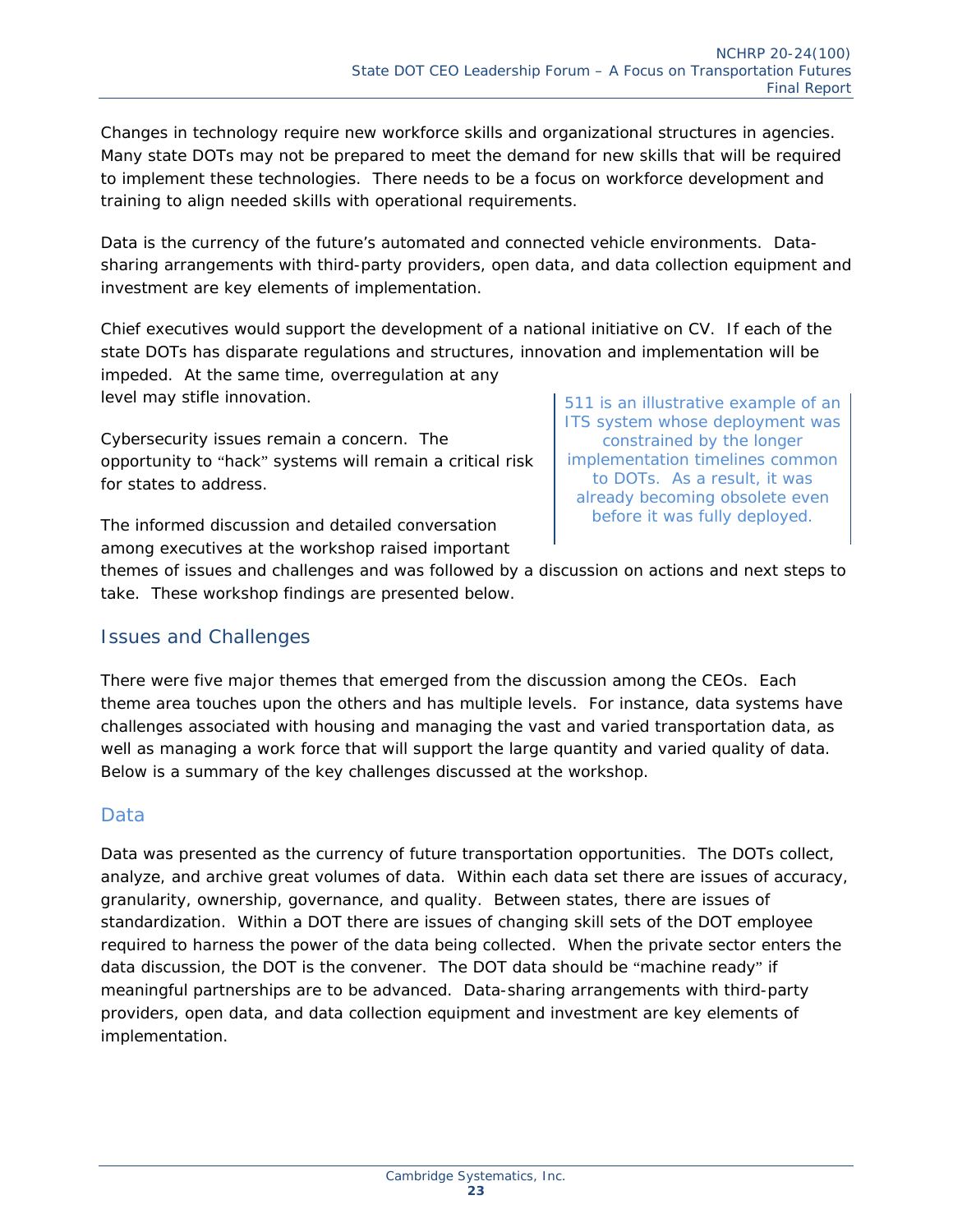#### Competing Priorities

Today's DOT is constantly challenged with funding constraints, and it appears this concern will not subside until comprehensive, long-range transportation laws are enacted to address the issue. With the funding challenges related to maintaining the existing transportation system the competing priority of a DOT focusing on technology systems, expansion or enhancements is a severe limiting factor. When technology and highly automated vehicles are brought into the discussion of what today's DOT is managing, competing priorities often dictate or limit a direction. The CEOs attending the workshop encouraged AASHTO to speak in a single voice in relaying the message to address long-term transportation funding in Congress.

#### Infrastructure Design Implications

The CEOs discussed the infrastructure requirements of a future transportation system. The infrastructure needs specific to the connected vehicle are outlined in the AASHTO Footprint Analysis. It was generally understood that planning for these systems must start today to be ready for the arrival of highly automated connected vehicles. A model used in Utah was highlighted as a success: Utah DOT builds in communications infrastructure (either empty conduit or fiber optics) with each roadway project. Having

*Strategies such as adaptive signal control, adaptive ramp metering, dynamic shoulder use, variable speed limits, congestion pricing, incident management, and dynamic lane management are all promising Transportation Systems Management and Operations (TSM&O) strategies that rely heavily on rich traffic data.* 

done this over the past 15 years, Utah DOT now has a substantial and meaningful communications network. It was noted, however, that until the specific "needs" of the future system become known, it is difficult to do much. There are still many unknowns and the system must be viewed as a whole rather than as individual deployments (currently seen as pilot deployments). We don't know what we don't know and until that basic definition of needs occurs it is difficult for the DOT to plan. Once a planning horizon is defined, aspects of design will then need to be addressed.

#### Mobility and Safety

With respect to mobility and safety, the CEOs agreed that a system needed to be secure. Issues related to cybersecurity, credentialing authorized data and message providers, and hacking need to be addressed. While the safety benefits appear to present a solid case for making investments, the reliance on systems may open other issues of liability. At the same time, the CEOs expressed an appetite for retiring some customer mobility service options such as 511 systems that may have outlived their usefulness.

#### Workforce and Innovation

Innovation and change is happening fast and will likely outpace government's ability to set standards and regulations. The typical regulatory process takes over five years - multiple generations for technology hardware. For the connected vehicle industry the pace of change is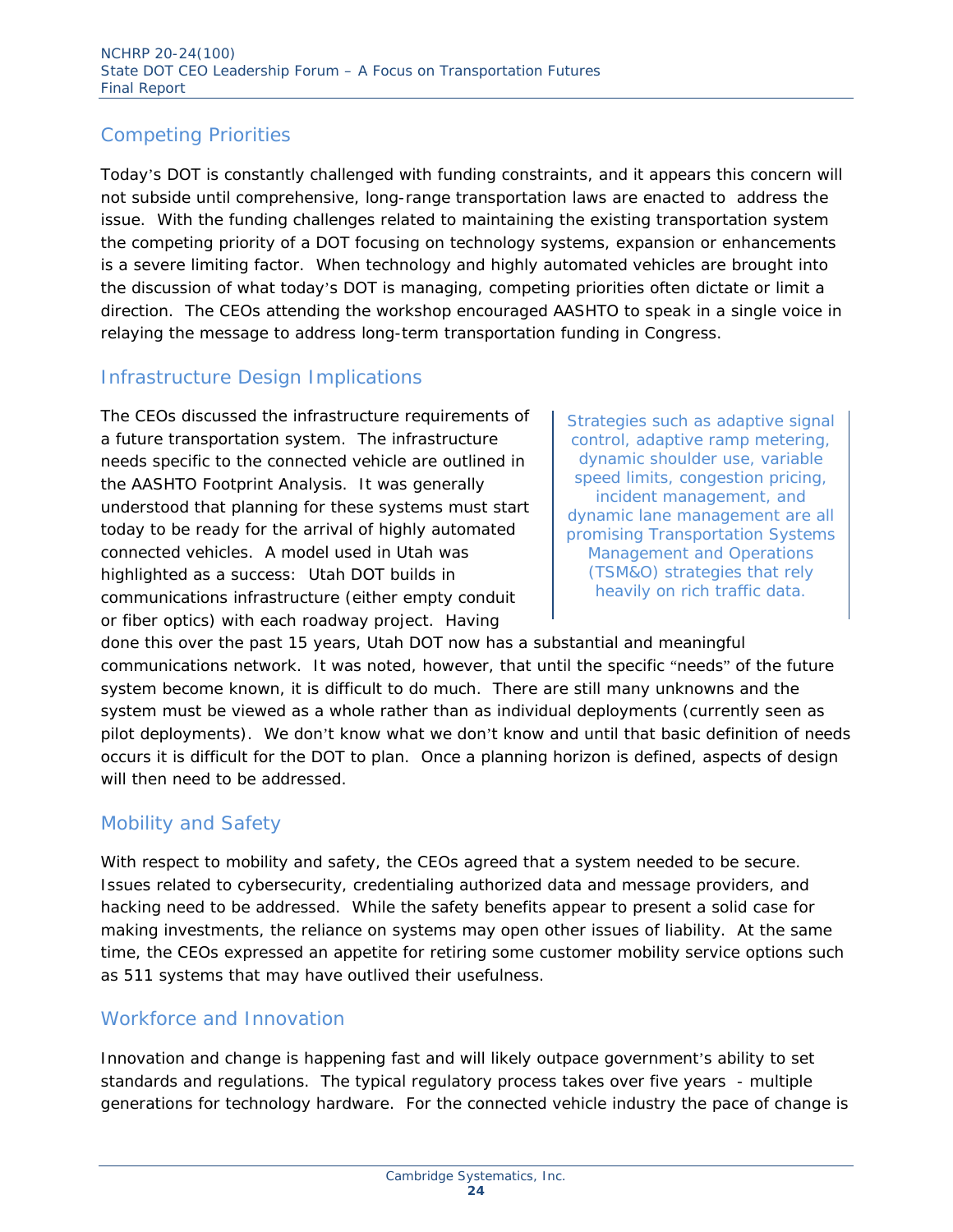accelerating. The workforces for future DOTs will be smaller, likely with further reduced resources at their disposal. The skill sets necessary to provide for this future mobility are not clearly understood at this point, providing a significant challenge to organizational change. Changes in technology require new workforce skills and organizational structures in agencies. Current state DOTs are not prepared to procure employees with the new skills that are required to implement these technologies and will be required to make a focused effort to align needed skills with operational requirements. DOTs often lack the basic staff capabilities to engage the new private sector data providers in effective and efficient manners.

#### *Actions/Next Steps*

To facilitate the discussion, Lance Neumann of Cambridge Systematics next focused the workshop participants on a discussion of potential next steps. The question: as CEOs of state DOTs, what action items have emerged while exploring the World Congress and having this discussion, and how can we advance ATDM and CV within the context of the future DOT.

Several participants noted the value of AASHTO's leadership in the CV program and how the DOTs rely on AASHTO for being that "one strong voice representing all of the DOTs." AASHTO has built a strong and advantageous relationship with the auto manufacturers. A clear desire emerged for AASHTO to lead and explain the importance of ATDM and CV for inclusion in the next Federal transportation funding bill. It also was noted that AASHTO's leadership is necessary in order to have a clear national initiative on the connected vehicle. It was recognized that now is the time for CEOs to establish a path for the CV within DOTs while recognizing that some states will be lead implementers, others will be mid-level participants, and some states will choose to watch and wait for their time to enter the programs. Regardless, all agreed that greater visibility and understanding of the path to CV benefits all states.

The CEOs also noted that with the numerous unknowns the DOTs are at a disadvantage. Each state should work to identify and articulate priorities, objectives, and goals to be addressed by CV and the autonomous vehicle. Having goals clearly defined will guide future investment decisions and foster the establishment of funding priorities within the DOT.

Several CEOs were concerned about the need for CV standards to ensure consistency across states. Several states are involved with pilot projects and, although early, standards should be considered. CEOs noted a need for information on potential costs, recognizing and addressing security issues, and making the business case for various CV applications.

The below actions captured the next steps identified by the workshop participants.

#### Developing a Vision for the Connected Transportation System of the Future

It is the CEO's role to establish the vision and set goals for the world of CV, not design the "how." The future of CV has unlimited potential and DOTs will not do it all. DOTs must allow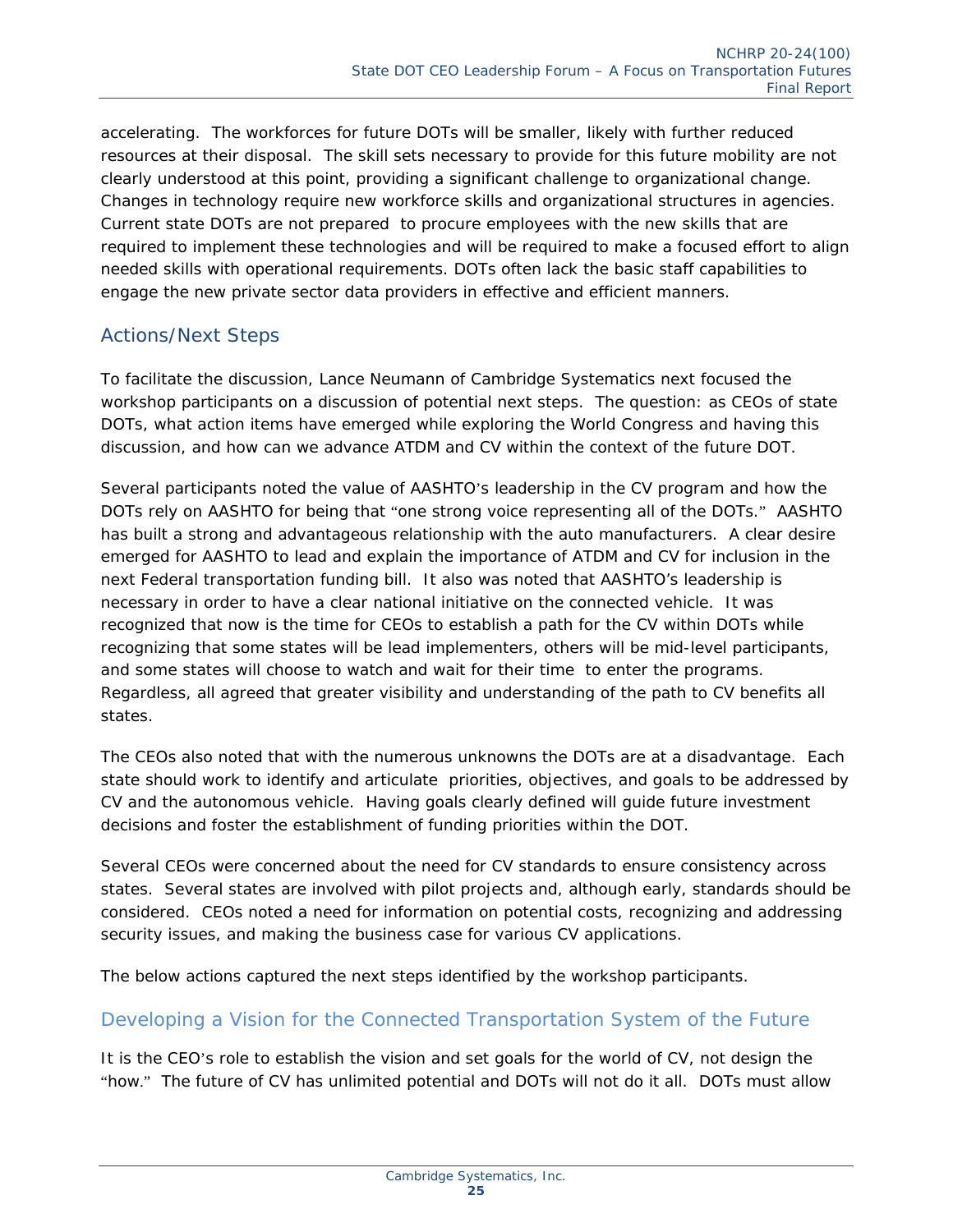the private sector to "achieve the how." DOTs are in the position to challenge industry to help them get to that future state.

The CEOs recognized that there is a lot of uncertainty surrounding the deployment and evolution of CV technologies and that the private sector would drive much of this agenda with or without action from the public sector. As a result, the CEOs thought it was important for AASHTO and the states to articulate a vision for the connected transportation system and use this vision as a platform for discussion and collaboration with a range of private sector partners. Elements of such a vision that ought to be considered

*High-definition maps for autonomous driving applications require highly precise roadway data—something that DOTs also require for their maintenance monitoring programs. By establishing partnerships for shared data collection, both of these entities could reduce costs.* 

include active traffic management, real time decision-making (signals, lane management, shoulder lane management, congestion pricing, incident management, etc.), a concerted push toward zero fatalities, more mobility options, and one integrated multi modal system. In the workshop there was support for AASHTO (or others) to commission an effort to develop such a vision.

#### Securing CV Financing

Securing financial support for CV within the state DOT environment will be require achieving consensus among stakeholders regarding V2I policy statements. These statements should include language supporting CV in upcoming transportation funding reauthorization. Approaching legislators as a unified body of DOTs, officials, and other stakeholders will show coordinated, collaborative support for the deployment of V2I technology. A funding vision that describes the "smart transportation system of the future" might be a more successful approach than "rebuilding the infrastructure of yesterday".

#### V2I Deployment Coalition (V2I DC) Involvement

FHWA, AASHTO, ITE, and ITS America have identified many relevant partners and stakeholders to include in the V2I DC. The coalition will create a CV/AV task force within its operations subcommittee to work closely with the coalition exploring issues specific to AV. The list of stakeholders/members will be inclusive, encompassing auto manufacturers, device OEMs, TRB, Crash Avoidance Metrics Partnership (CAMP), and other private- and public-sector associations. AASHTO has a reputation for consistently delivering on projects and initiatives; it could leverage this credibility to encourage private-sector participation in this coalition.

Recognizing that not all state DOTs were able to attend the ITS World Congress, AASHTO or the V2I DC should develop a strategy to educate and engage all states in exploring the implications of CV.

Also, the CEOs must work with AASHTO to ensure that all committees within AASHTO are informed and engaged in the CV discussion. The emergence of CV will influence all areas of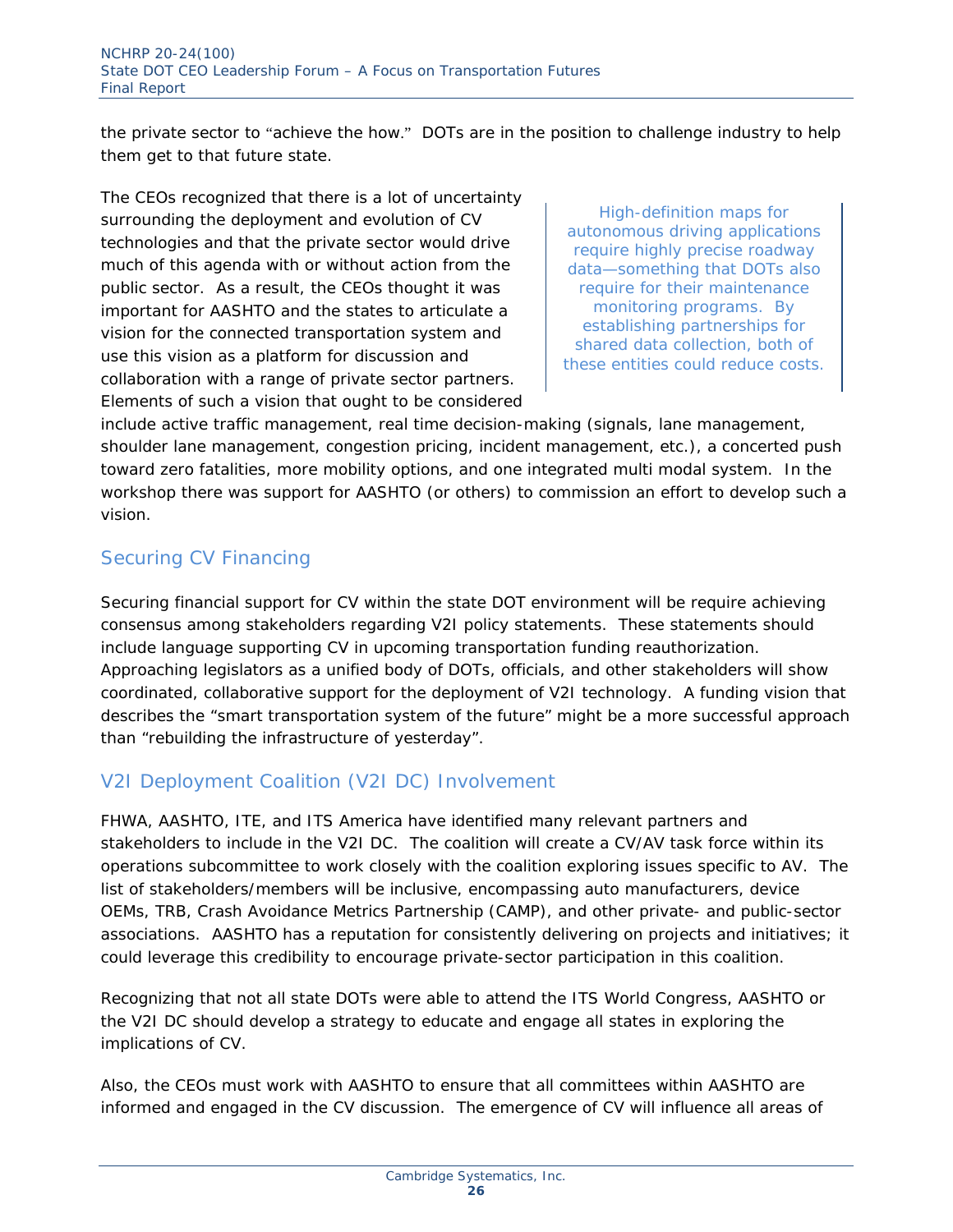DOT operations – from planning to design and operations. Failing to engage other AASHTO committees will hamper implementation.

#### Define a Data Strategy

Workshop discussions also focused on issues surrounding data and data systems the DOTs currently have, currently have but may outsource in the future, and currently have at accuracy levels that need adjusting. CEOs understood that each state needs to develop a data strategy that addresses what data is needed, how it will be obtained, and which entities (public or private) are responsible for its collection. The DOTs need to determine how to provide guidance regarding data sharing and ownership, including having a framework for requesting data (including procedures, formatting, and structure). That framework would address strategies for accommodating the large volumes of data that will be generated with the advent of CV, ATDM, and AV. Forming data partnerships with mapping and other mobility services firms may be a critical first step. Both Utah and Florida have entered into agreements with mapping firms to begin sharing data and information.

#### Watch Freight for the Early Wins

Most CEOs in the workshop agreed that freight systems were important to DOT operations and may offer early wins and cost benefits for CV. Because fleets already have some of the necessary equipment and the freight community encompasses a population of more than two million drivers it is a readily available and suitable community for testing and confirming the viability of CV technologies and systems.

As with other CV and ITS applications, there will be regulatory and technological challenges to overcome before any freight pilot projects can be executed, but the benefits are attractive.

#### Engage DMVs

DMVs will become active partners as CV enters the mainstream. Some states are already using their DMVs to establish regulations for CVs. As CV visions and goals are established, the DMV should be a valuable stakeholder within each state. Issues concerning licensing, regulation, and registration will be handled by DMVs; without their cooperation and consultation, the large potential benefits of CV will be squandered.

#### Resist Legislating CV/AV

Legislators may inadvertently stifle innovation if they enact overly restrictive laws and regulations to govern CV/AV (a situation which is not unprecedented). Given the current uncertainty regarding CVs and AVs, it may be prudent to defer any significant legislative action until efforts such as activities with the V2I DC and other stakeholders have made additional progress on addressing the issues. As one participant stated, a simple and effective message is needed when legislators broach the subject. CEOs might indicate that the DOTs are not interested in legislating at the present time and that details are still taking shape, and if, on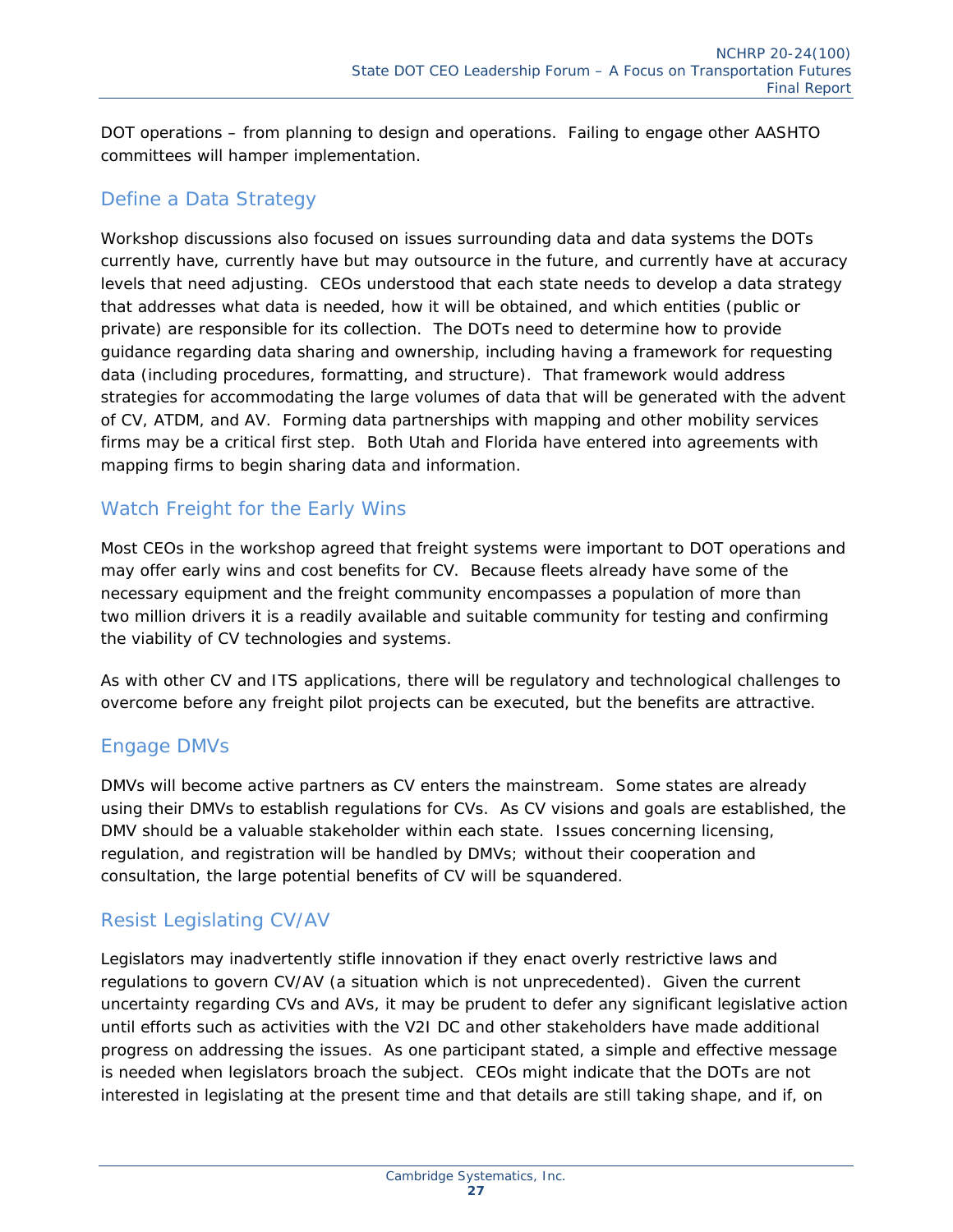the legislator side, a process starts, that they should engage the DOTs before much detail is decided on.

#### Learn from Lead States

States should act as incubators, but at the same time not go it alone. States should pool resources to optimize pilot testing efforts and explore approaches to system security and credibility. The better approach is not to think of individual technology projects, but to bring technology along with each and every DOT project.

U.S. DOT will be sponsoring new CV pilot projects over the next several years. Lead states will be heavily involved in these pilots and will generate lessons helpful to all states.

#### Develop an Understanding of DOT Staff Development

It was clearly stated by several participants that the DOT of the future will look very different from the DOT of today. The DOT's role will change as more and more technology is deployed. This increase in technology and the introduction of accompanying data systems will require a shift in the workforce. A workforce today of civil and construction engineers will be supplemented with computer scientists, data engineers, and programmers. Today's planners need to be versed in the technology that may impact their projections and modeling efforts. The transition will occur slowly, but the planning for this future workforce must start today.

### 6.0 Summary

The underlying concepts and technologies supporting the Connected Vehicle program have been referred to as transformational. Up to this point, independent, disparate efforts have addressed an isolated technology or a specific corridor configuration. Proof of concept and research results are stacking up. That transformational realization is now at the doorstep of each and every state DOT in the nation, whether it is a rural state challenged with ways to better manage weather events or a highly urbanized area that must address safety and mobility issues.

To date, a few states have engaged in pilot tests, proofs of concept, and research documentation. Federal activities have further advanced the development timeline by funding standards activities, deployment tests, and other planning and policy activities. U.S. DOT has announced an aggressive pilot program that will deploy an initial wave of projects. Through 2020, there will be multiple awards for implementing the CV via pilot tests.

While all of these efforts in the public sector are important and valuable, the private sector representatives at the World Congress made it clear that they are accelerating their efforts to deploy various CV technologies and that these efforts are likely to accelerate. To keep pace, AASHTO, FHWA, and the CV coalition may need to accelerate their efforts as well, including by continuing collaboration with the full range of stakeholders engaged in CV efforts.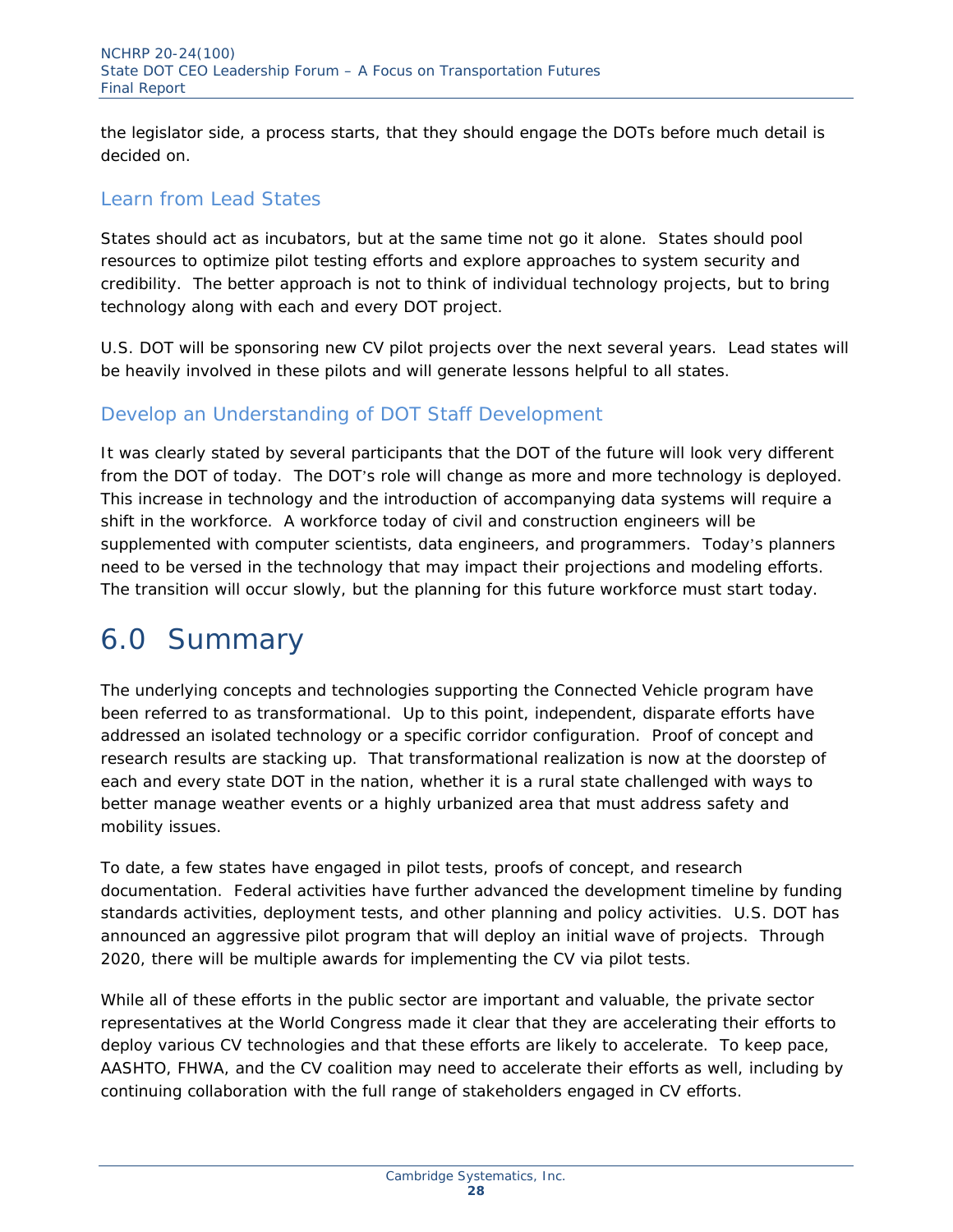This final report is intended to inform and motivate the CV/AV conversation going forward, including identifying potential next steps for DOTs. The workshop discussions documented in this report should assist AASHTO and FHWA in developing specific actions and schedules to advance various CV initiatives. In addition, there is interest in developing a strategy to address CV funding and to follow up on workshop results.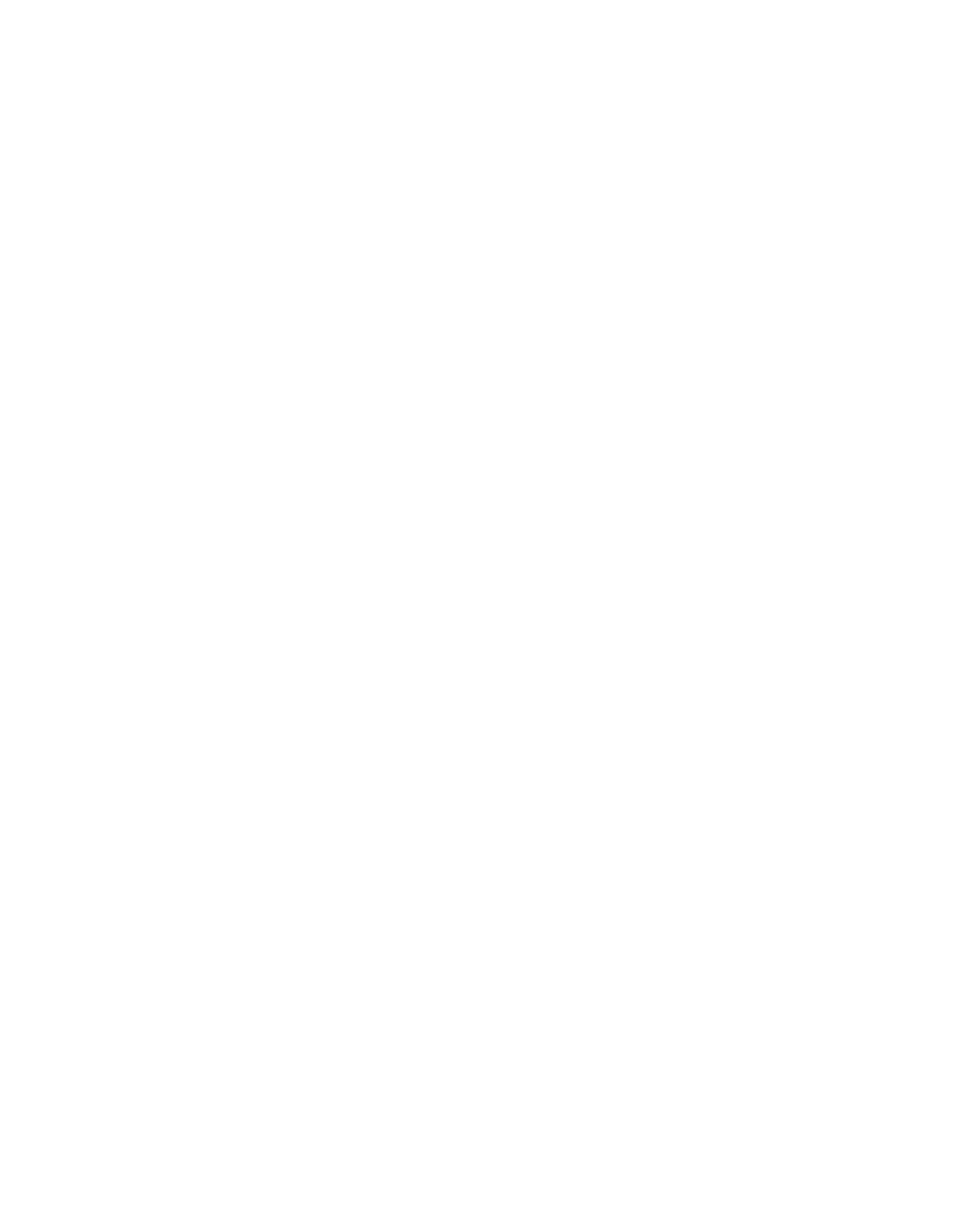### Appendix A. Glossary of Terms

|                                                   | <b>Definition</b>                                                                                                                                                                                                                                                                                                                                                                                                                                                                                                                                                                                           |
|---------------------------------------------------|-------------------------------------------------------------------------------------------------------------------------------------------------------------------------------------------------------------------------------------------------------------------------------------------------------------------------------------------------------------------------------------------------------------------------------------------------------------------------------------------------------------------------------------------------------------------------------------------------------------|
| Active Transportation Demand<br>Management (ATDM) | An approach to dynamically improve operational efficiency through<br>use of one or more of several options. Also referred to as Active<br>Traffic Management (ATM).                                                                                                                                                                                                                                                                                                                                                                                                                                         |
| Aftermarket Safety Device (ASD)                   | A connected device in a vehicle that operates while the vehicle is<br>mobile but which is not connected to the data bus of the vehicle.                                                                                                                                                                                                                                                                                                                                                                                                                                                                     |
| Backhaul                                          | The closed network communication links between a Traffic<br>Management Center (or other back offices), links between TMCs,<br>and field installations (such as traffic signal controllers, traffic<br>cameras, and other sensors). This could also include the link<br>between the Security Credential Management System and roadside<br>distribution device.                                                                                                                                                                                                                                               |
| Basic Safety Message (BSM)                        | The core data set transmitted by the connected vehicle (vehicle<br>size, position, speed, heading acceleration, brake system status)<br>and transmitted approximately 10x per second. A secondary set is<br>available depending upon events (e.g., ABS activated) and contains<br>a variable set of data elements drawn from many optional data<br>elements (availability by vehicle model varies). This would be<br>transmitted less frequently. The BSM is tailored for low latency,<br>localized broadcast required by V2V safety applications but can be<br>used with many other types of applications. |
| Crash Avoidance Metrics<br>Partnership (CAMP)     | A consortium of Toyota, Nissan, Honda, Mercedes, Hyundai-Kia,<br>Volkswagen/Audi, GM (Principal Member), and Ford (Principal<br>Member). CAMP was formed to accelerate the implementation of<br>crash avoidance countermeasures in passenger cars to improve<br>traffic safety.                                                                                                                                                                                                                                                                                                                             |
| <b>Connected Device</b>                           | Any device used to transmit to or receive messages from another<br>device. A connected device can be subcategorized as an OBE,<br>ASD, VAD, or RSE. In many cases, the connected device will be a<br>DSRC device, but other types of communications can and are<br>expected to be supported.                                                                                                                                                                                                                                                                                                                |
| Connected Vehicle (CV)                            | A vehicle containing an on board unit or aftermarket safety device.<br>Note that vehicles may alternatively include a Vehicle Awareness<br>Device (VAD), which transmits the BSM but does not receive<br>broadcasts from other devices and cannot directly support vehicle-<br>based applications                                                                                                                                                                                                                                                                                                           |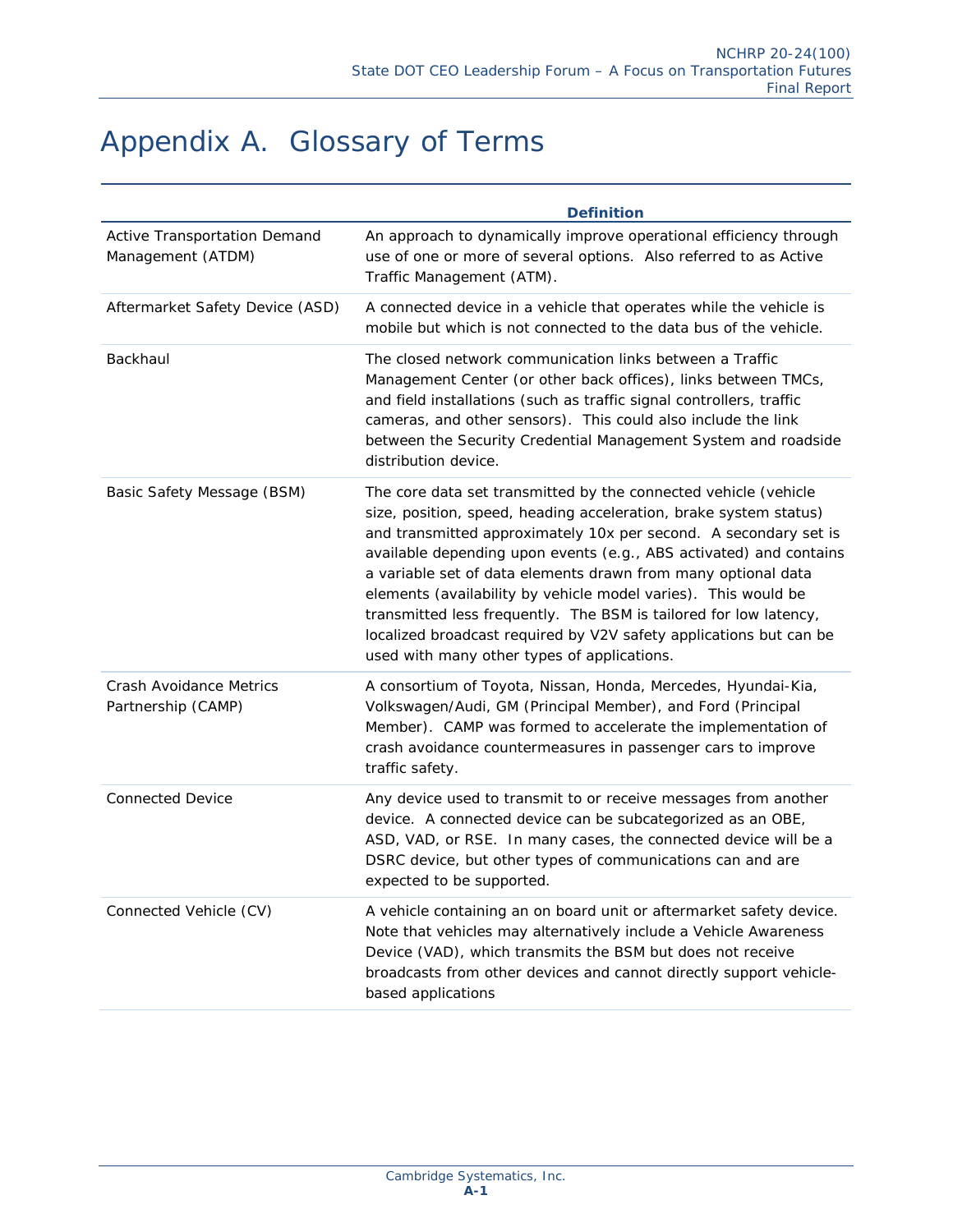|                                                                                     | <b>Definition</b>                                                                                                                                                                                                                                                                                                                                                                                                                                                                                                                   |
|-------------------------------------------------------------------------------------|-------------------------------------------------------------------------------------------------------------------------------------------------------------------------------------------------------------------------------------------------------------------------------------------------------------------------------------------------------------------------------------------------------------------------------------------------------------------------------------------------------------------------------------|
| <b>Connected Vehicle Reference</b><br><b>Implementation Architecture</b><br>(CVRIA) | A set of system architecture views that describes the functions,<br>physical and logical interfaces, enterprise/institutional relationships,<br>and communications protocol dependencies within the connected<br>vehicle environment. The CVRIA defines functionality and<br>information exchanges needed to provide connected vehicle<br>applications.                                                                                                                                                                             |
| Dedicated Short-Range<br>Communications (DSRC)                                      | DSRC is a technology for the transmission of information between<br>multiple vehicles (V2V) and between vehicles and the<br>transportation infrastructure (V2I) using wireless technologies.                                                                                                                                                                                                                                                                                                                                        |
| Global Positioning System (GPS)                                                     | Using satellites to calculate the longitude and latitude. GPS can<br>also determine altitude.                                                                                                                                                                                                                                                                                                                                                                                                                                       |
| <b>Intelligent Transportation Systems</b><br>(ITS)                                  | Systems that apply data processing and data communications to<br>surface transportation to increase safety and efficiency. ITS<br>systems will often integrate components and users from many<br>domains, both public and private.                                                                                                                                                                                                                                                                                                  |
| Interoperability                                                                    | The ability of two or more systems or components to exchange<br>information and to use the information that has been exchanged.                                                                                                                                                                                                                                                                                                                                                                                                     |
| Original Equipment Manufacturer<br>(OEM)                                            | An original equipment manufacturer refers to the entity that<br>originally manufactures an item that may be branded and sold by<br>others. In the Connected Vehicle environment, it is commonly<br>used to refer to automobile manufacturers.                                                                                                                                                                                                                                                                                       |
| Roadside Equipment (RSE)                                                            | Term used to describe the complement of equipment to be located<br>at the roadside. The RSE will prepare and transmit messages to<br>vehicles and receive messages from vehicles for the purpose of<br>supporting V2I applications. This is intended to include the DSRC<br>radio, traffic signal controller where appropriate, and interface to<br>the backhaul communications network necessary to support the<br>applications, and to support such functions as data security,<br>encryption, buffering, and message processing. |
| Roadside unit (RSU)                                                                 | A connected device that is only allowed to operate from a fixed<br>position (which may in fact be a permanent installation) or from<br>temporary equipment brought on-site for a period of time<br>associated with an incident, road construction, or other event.<br>Some RSEs may have connectivity to other nodes or the Internet.                                                                                                                                                                                               |
| Security Certificate Management<br>System (SCMS)                                    | A proposed governing body for security services in which some<br>representatives of state and local transportation agencies would<br>logically be included. The SCMS is being finalized by the<br>automotive OEMs, with assistance from academia and the security<br>industry. This system is based on the principle of maximizing<br>individual privacy while maintaining highest levels of security.                                                                                                                              |
| <b>Transportation Management</b><br>Center (TMC)                                    | A regional or statewide location where traffic freeway operations<br>management systems are based. Data about the freeway system                                                                                                                                                                                                                                                                                                                                                                                                    |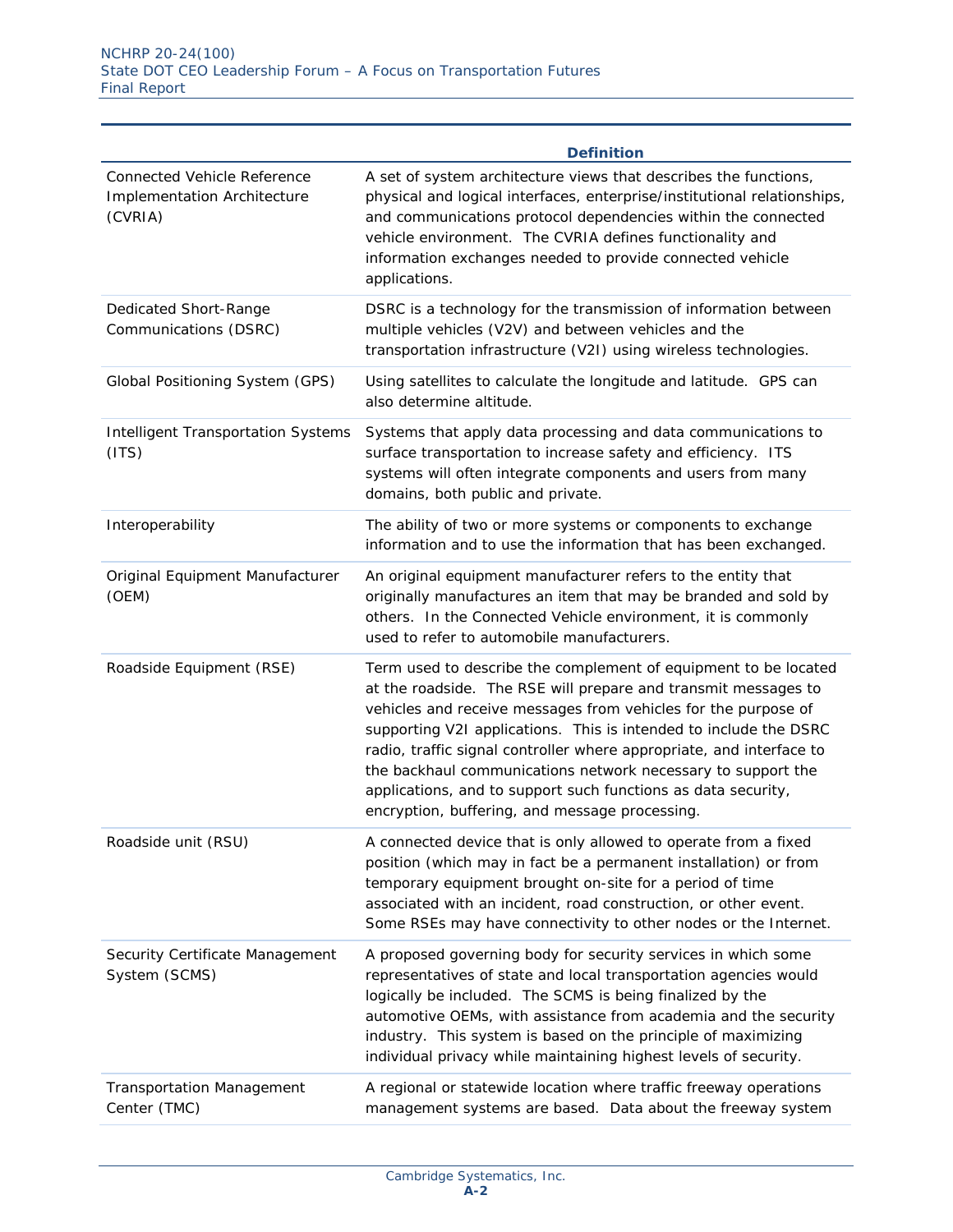| <b>Definition</b>                                                                                                                                                                                                                                                                                                                                                                                                                                                             |
|-------------------------------------------------------------------------------------------------------------------------------------------------------------------------------------------------------------------------------------------------------------------------------------------------------------------------------------------------------------------------------------------------------------------------------------------------------------------------------|
| are collected and processed, fused with other operational and<br>control data, synthesized to produce "information," and distributed<br>to stakeholders such as the media, other agencies, and the<br>traveling public from the TMC. It is also where agencies can<br>coordinate their responses to traffic situations and incidents.                                                                                                                                         |
| Short for vehicle-to-vehicle communications: a system designed to<br>transmit basic safety information between vehicles to facilitate<br>warnings to drivers concerning impending crashes.                                                                                                                                                                                                                                                                                    |
| Short for vehicle-to-infrastructure communications: a system<br>designed to transmit information between vehicles and the road<br>infrastructure to enable a variety of safety, mobility, and<br>environmental applications.                                                                                                                                                                                                                                                  |
| Communication from vehicles to all other devices/modes not<br>covered by V2I or V2V. This could include pedestrians,<br>motorcycles, construction equipment, railcars, etc.                                                                                                                                                                                                                                                                                                   |
| A wireless mesh network is a large wireless network that is built by<br>stitching many smaller, individual wireless networks together. As<br>two or more suitable individual wireless networks come within<br>range of each other, they may connect to each other and form the<br>beginnings of a mesh network. This mesh network will then grow<br>and shrink as other individual wireless networks come within range<br>or go out of range of the rest of the mesh network. |
|                                                                                                                                                                                                                                                                                                                                                                                                                                                                               |

Note: Most definitions from 2015 FHWA Vehicle to Infrastructure Deployment Guidance and Products Handout, September 2014.